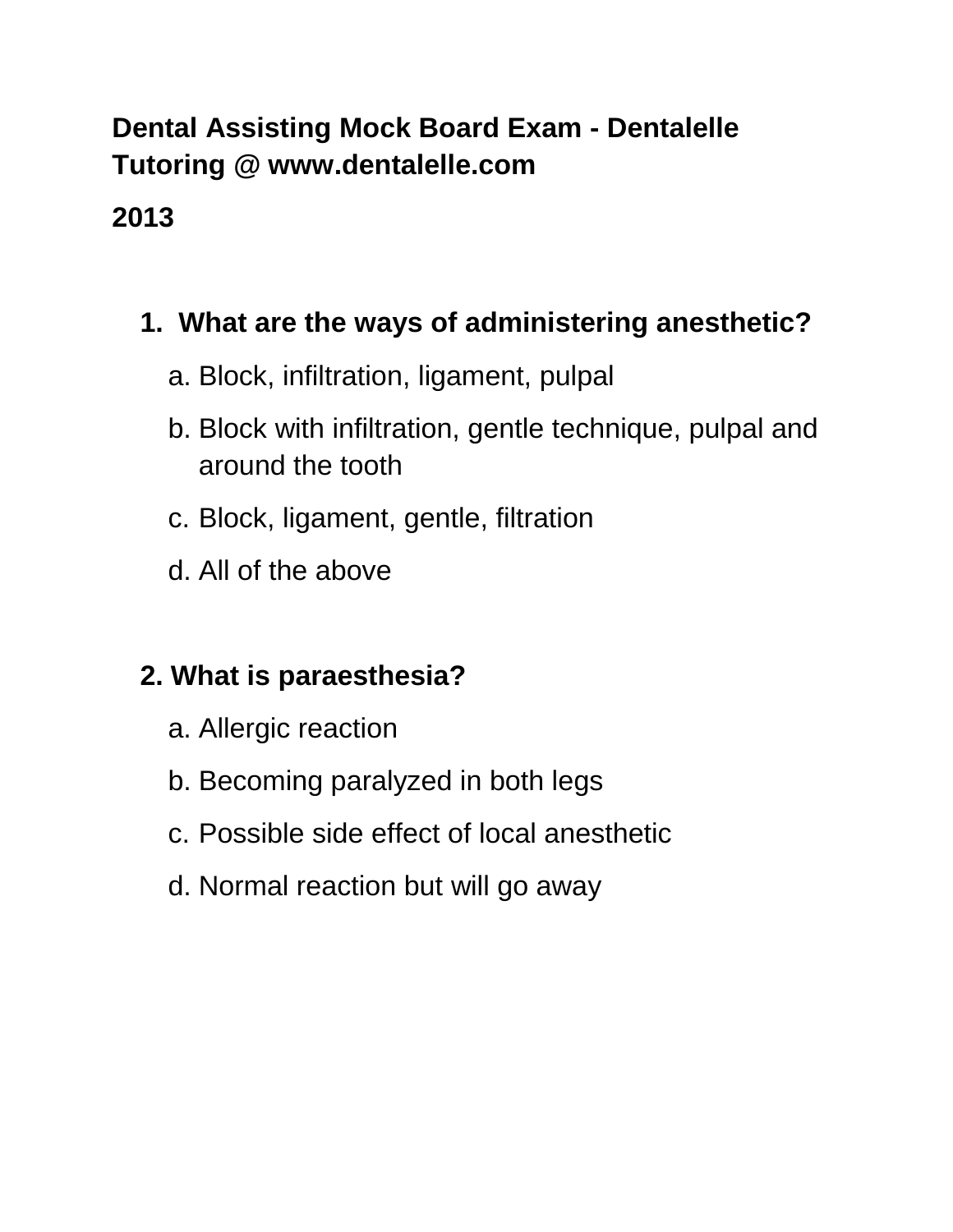# **3. Why are vasoconstrictors added to some anesthetics?**

- a. Increase induction time
- b. Decrease bleeding and produce a longer duration
- c. Produce a longer duration
- d. Increases bleeding

### **4. What are the stages of anesthesia?**

- a. Excitement, Analgesia, Surgical Anesthesia, Respiratory Paralysis
- b. Analgesia, Excitement, Surgical Anesthesia, Respiratory Paralysis
- c. Analgesia, Excitement, Plane 1, Plane 2, Respiratory Paralysis
- d. Respiratory Paralysis, Analgesia, Excitement, **Surgical**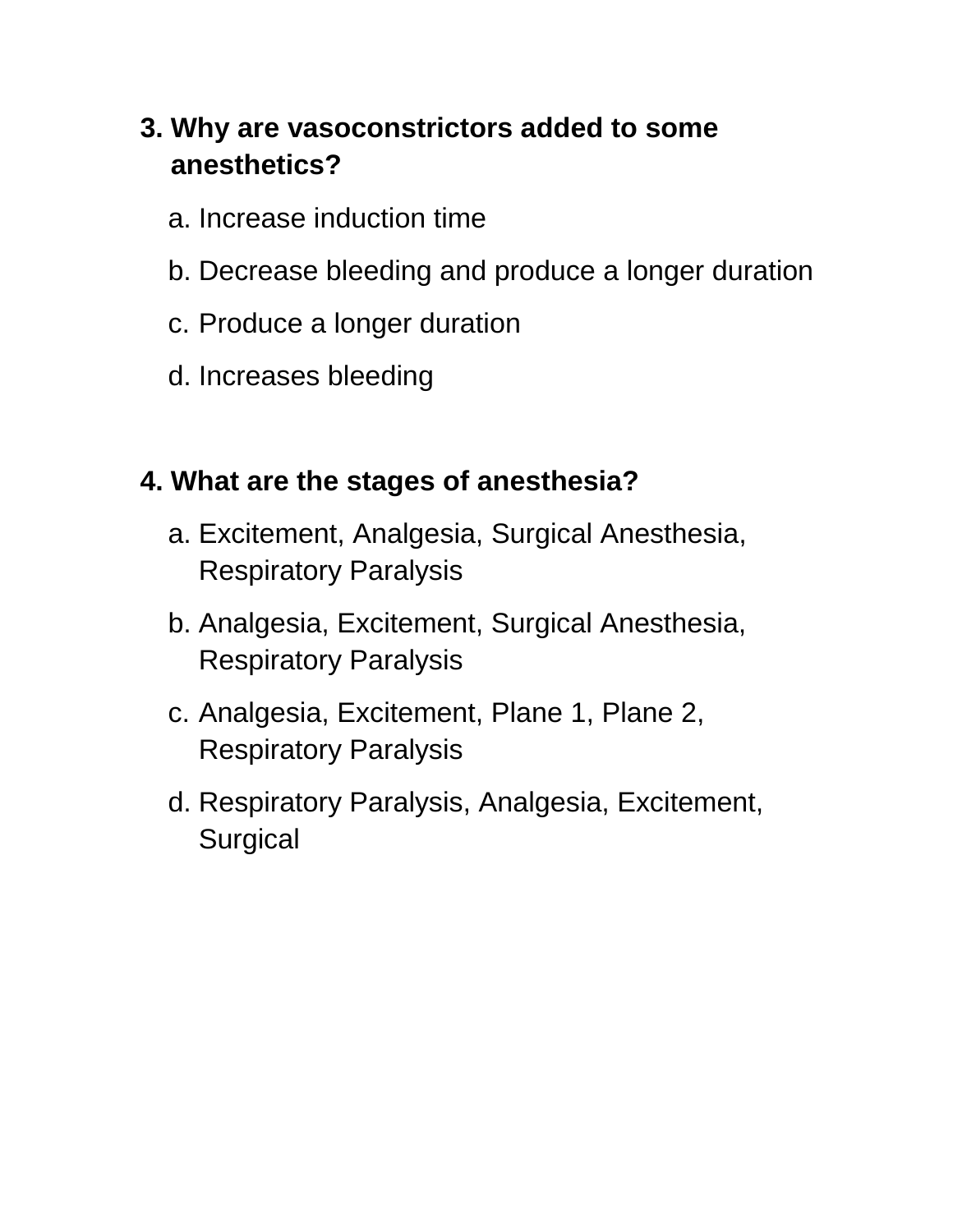# **5. What is background radiation?**

- a. Similar to scatter radiation
- b. Relates to the primary beam and secondary radiation
- c. All radiation other than man-made
- d. Man-made

# **6. What does** '**injurious effects of x-rays are cumulative**' **mean?**

- a. Happens over time, radiation builds up
- b. Can happen quickly
- c. Radiation disappears from the body after 10-20 years
- d. Chronic radiation or acute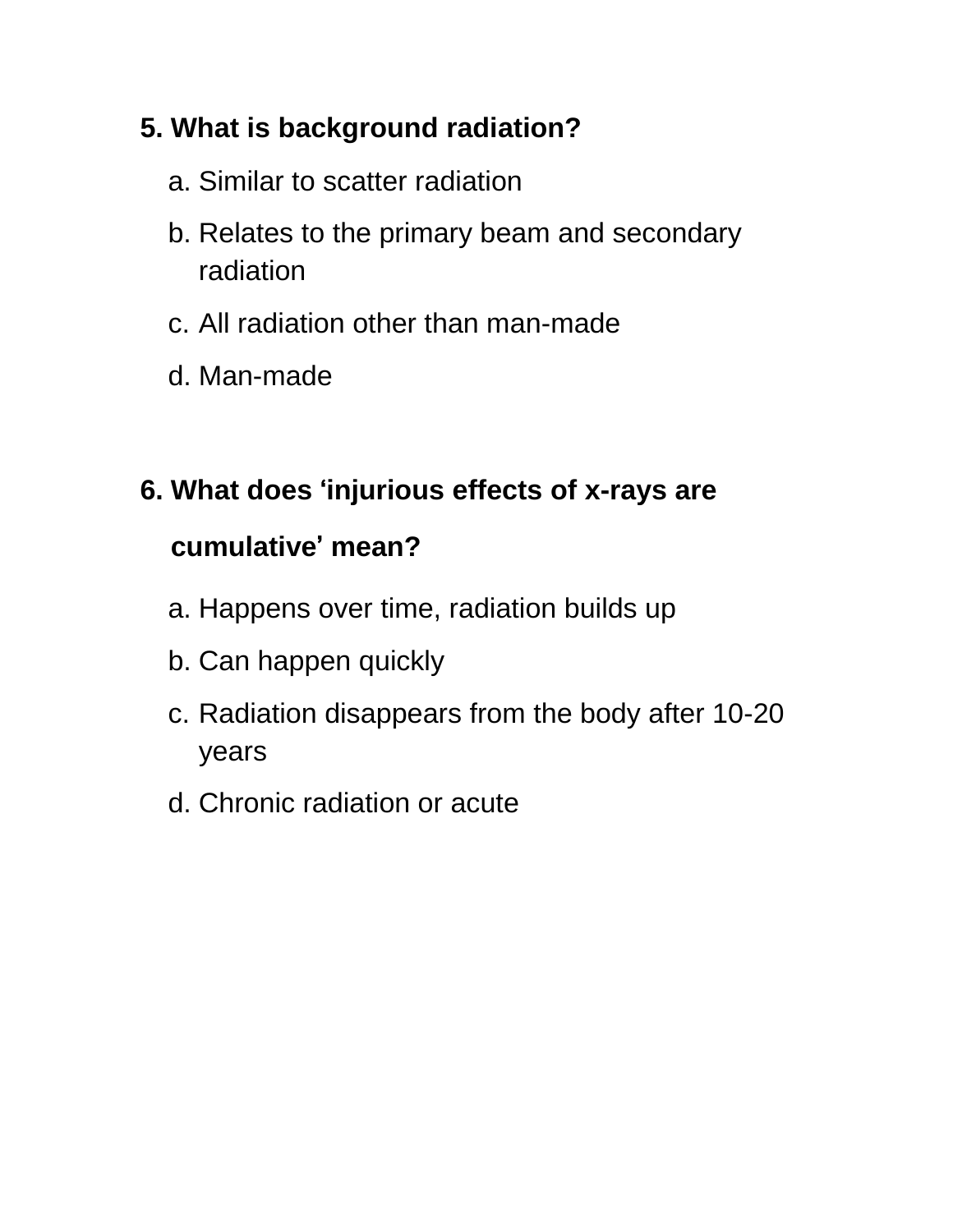# **7. What does HARP stand for?**

- a. Healing Act Radiation Protector
- b. Healing Act Radiation Protection
- c. Healing Arts Radiation Protection
- d. Healer Arts Radiation Protector

# **8. Discuss the differences between filtration needed and the collimation**

- a. Filtration needs to reduce useless radiation and collimation restricts the size of the primary beam
- b. Collimation is needed to reduce useless radiation and filtration restricts the size of the primary beam
- c. Filtration is needed but collimation is not necessary
- d. Inherent collimation and added filtration is necessary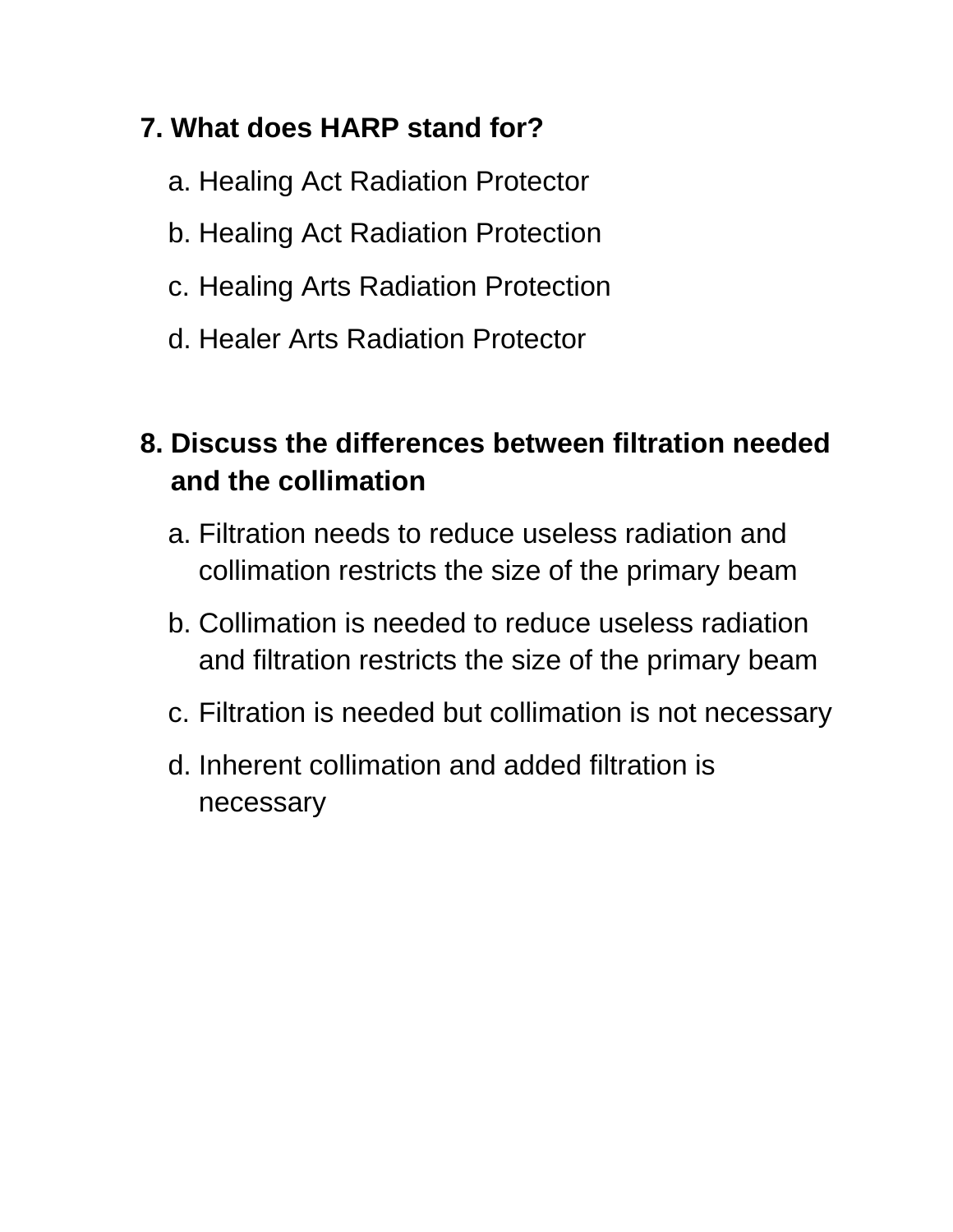- **9. What is a safe distance that the operator needs to be away from the tube head when exposing radiation?**
	- a. 8 feet
	- b. 6 feet
	- c. 5 feet
	- d. 10 feet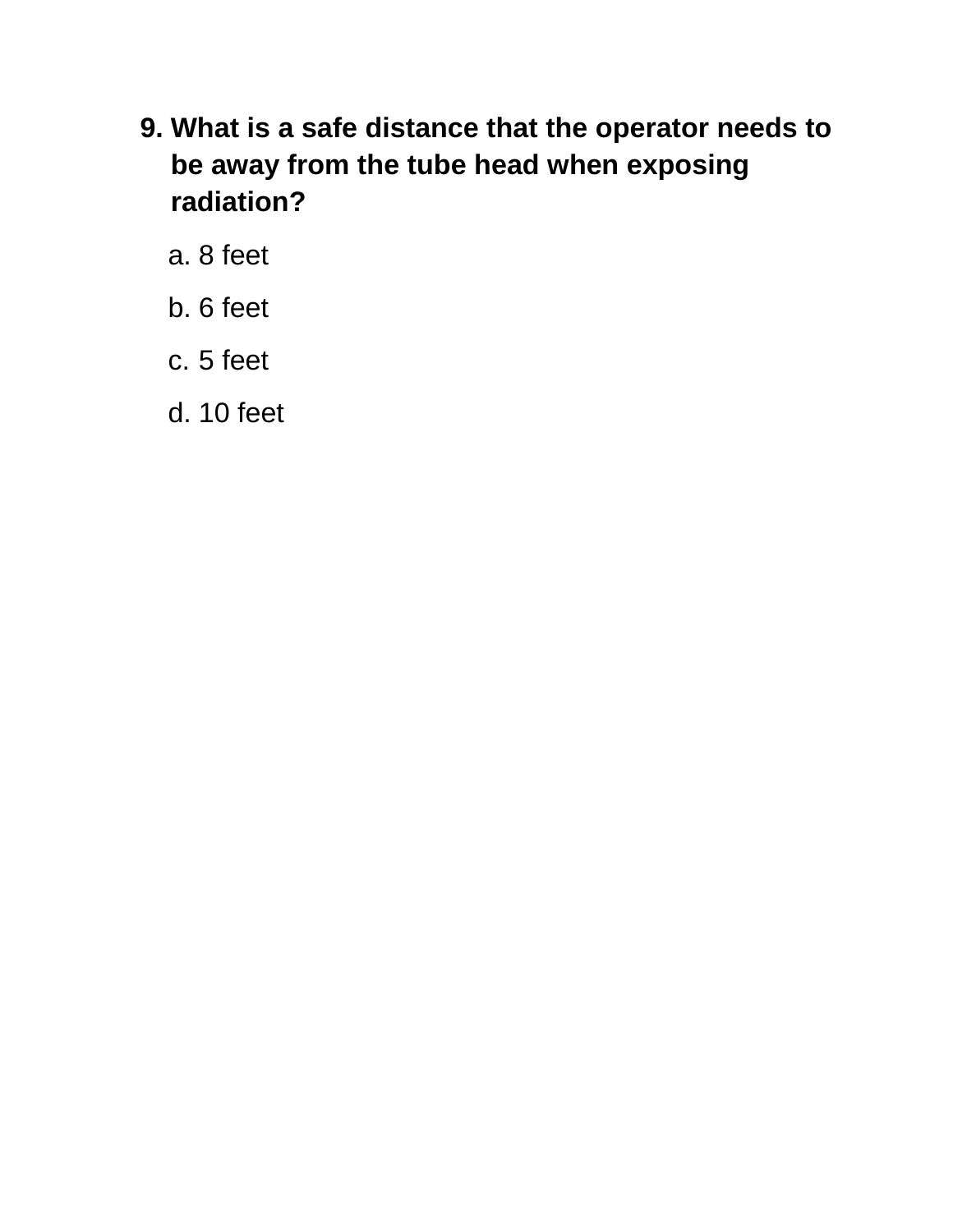# **10. What is the difference between a bitewing film, periapical, occlusal, and panoramic?**

- a. Bite wing shows interproximal, occlusal shows occlusion, pariapical is a vertical bitewing and a panoramic is a lateral view of the patients skull
- b. Bite wing shows the upper arch interproximally, occlusal film shows the upper or lower arch, periapical shows the root of the tooth and panoramic shows the entire view of the arches, jaw joints, sinuses, etc.
- c. Bite wing shows the upper and lower arch interproximal, periapical shows the root of the tooth, occlusal shows upper or lower arch occlusally, and panoramic shows all the teeth included surrounding areas
- d. Bite wing shows the bite, periapical shows the root sinuses, occlusal shows how the teeth close together, panoramic shows the skull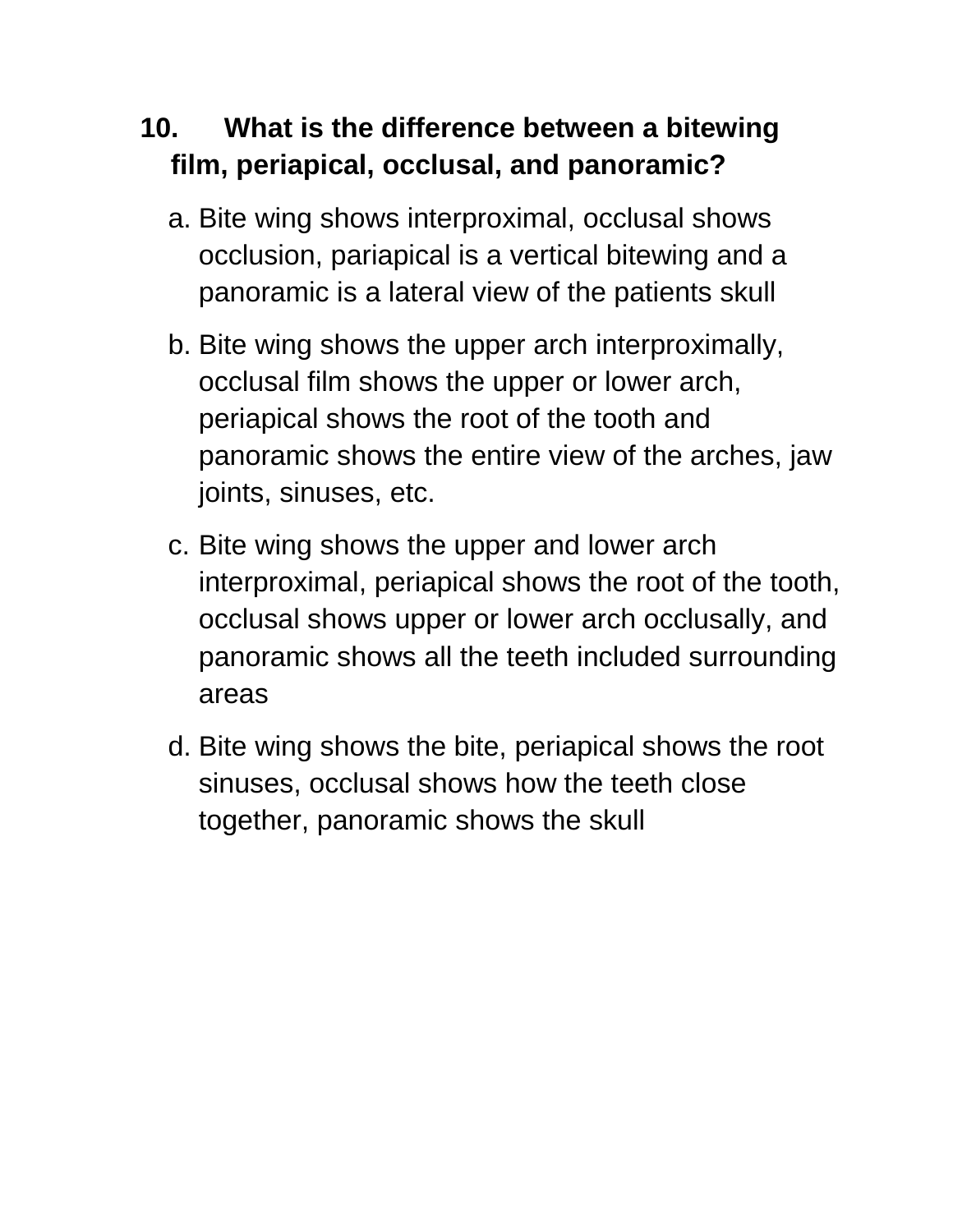# **11. What is the generic name of a drug?**

- a. Official name, not capitalized
- b. Determined by the chemical structure
- c. Drug name approved for marketing
- d. Example: Valium

# **12. What is the smallest amount of a drug that will produce the desired therapeutic effect?**

- a. Maximum
- b. Lethal dose
- c. Toxic dose
- d. Minimum

# **13. Drug response depends on:**

- a. Absorption, metabolism, excretion
- b. Absorption, excretion
- c. Metabolism, excretion
- d. None of the above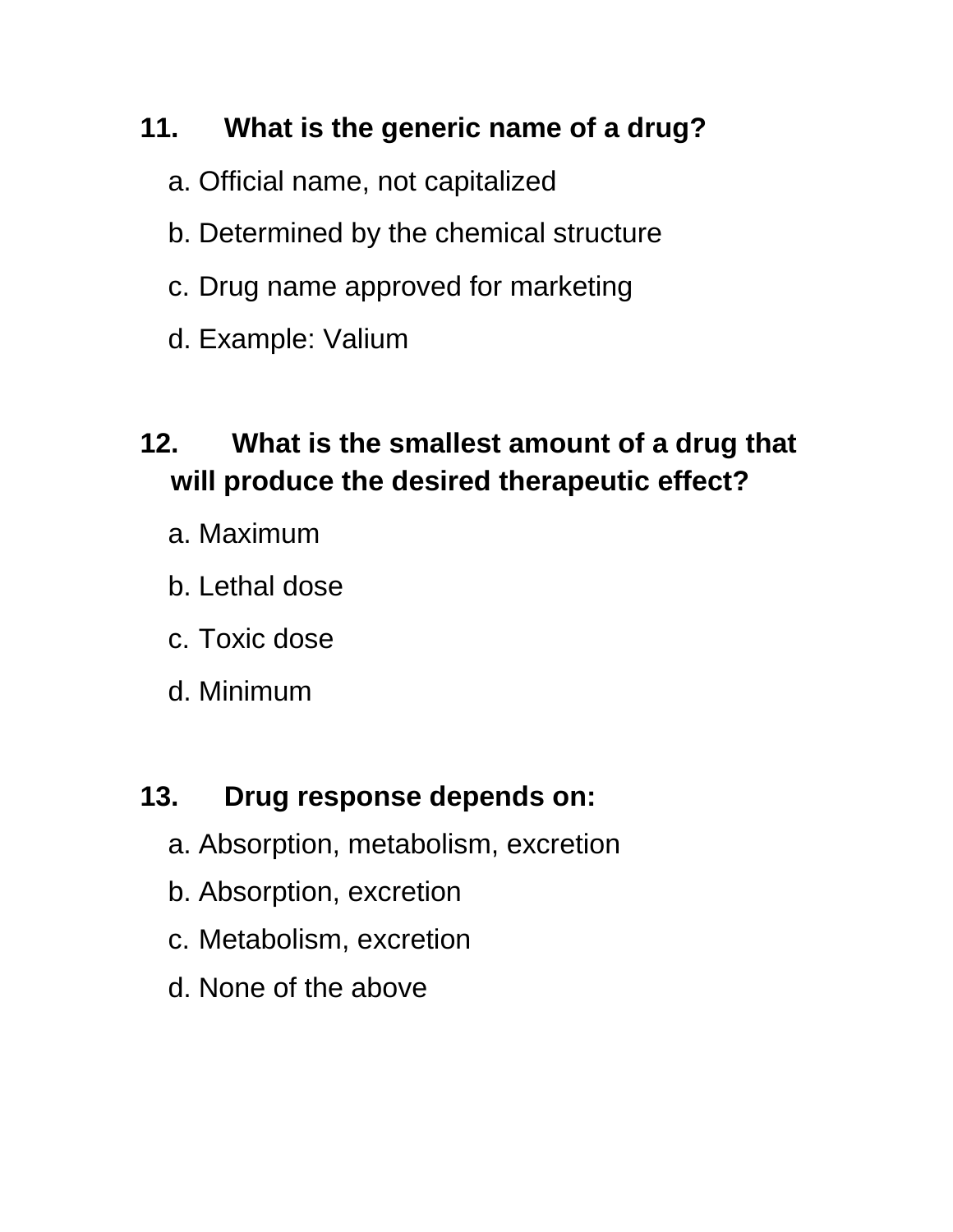# **14. Injection subcutaneously means:**

- a. Injecting under the skin
- b. Immediate effect over the skin
- c. Around nerve endings
- d. Around the muscles

# **15. What is true regarding topical anesthetic?**

- a. Can come in a variety of forms (spray, gel, etc.)
- b. Is used prior to injection of general anesthetic
- c. Is used prior to injection of local anesthetic
- d. A and B
- e. A and C

### **16. What drug needs to be applied sublingually?**

- a. Nitrous
- b. Nitroglycerin
- c. Inhalers
- d. Children's Tylenol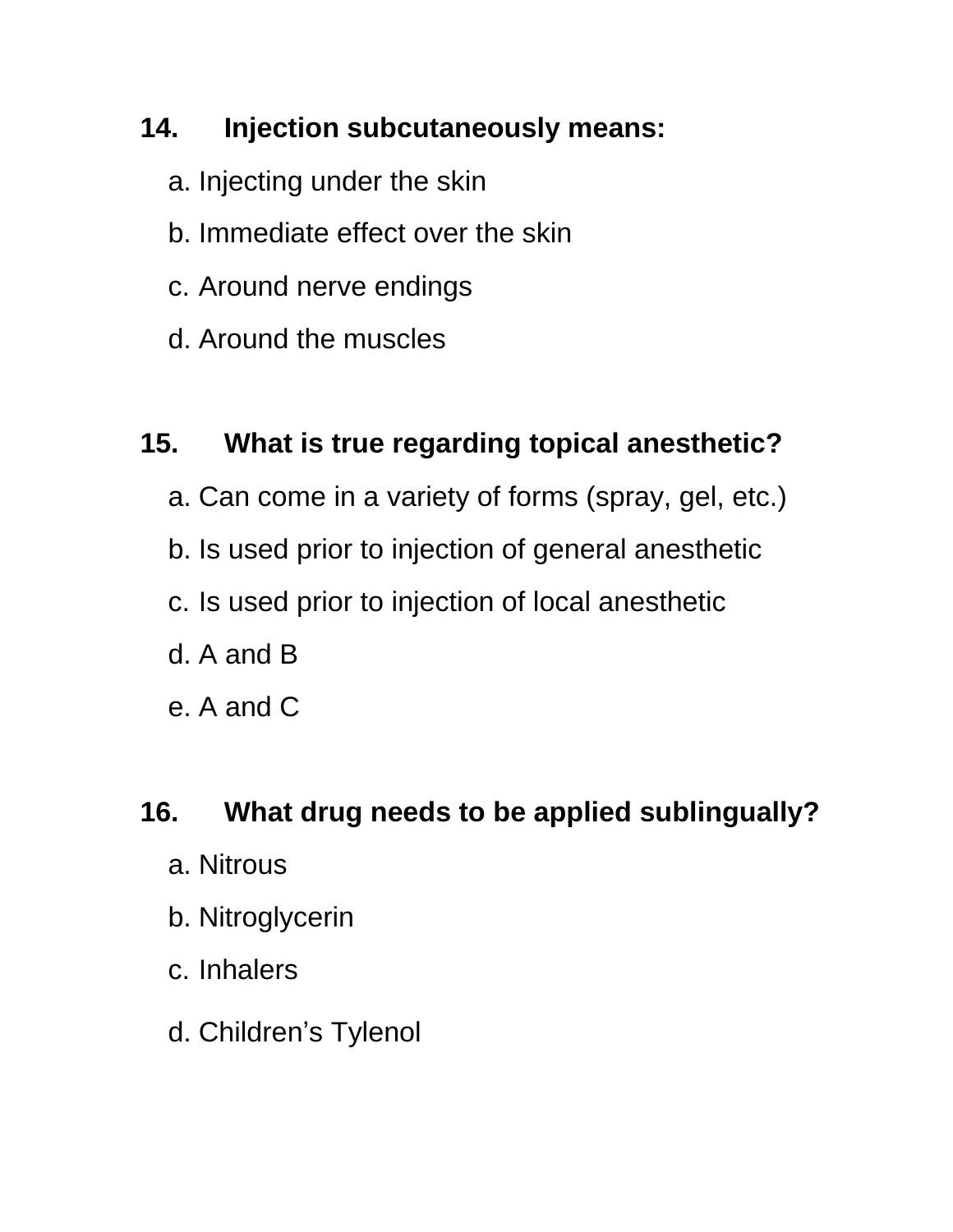# **17. When you need a substance to** '**kill**' **the bacteria vs. inhibit it, what are you looking for?**

- a. Something that is resistant to bacteria
- b. Something that is bacteriostatic
- c. Something that is bactericidal
- d. Something with the antagonism effect

# **18. If a patient has had recent surgery for a knee replacement, and has an appointment to get their teeth cleaned, what are you going to tell them?**

- a. No antibiotics are necessary for a cleaning but any other procedure antibiotics are required
- b. Prophylactic antibiotics are necessary
- c. Penicillin must be given prior to all dental procedures
- d. All of the above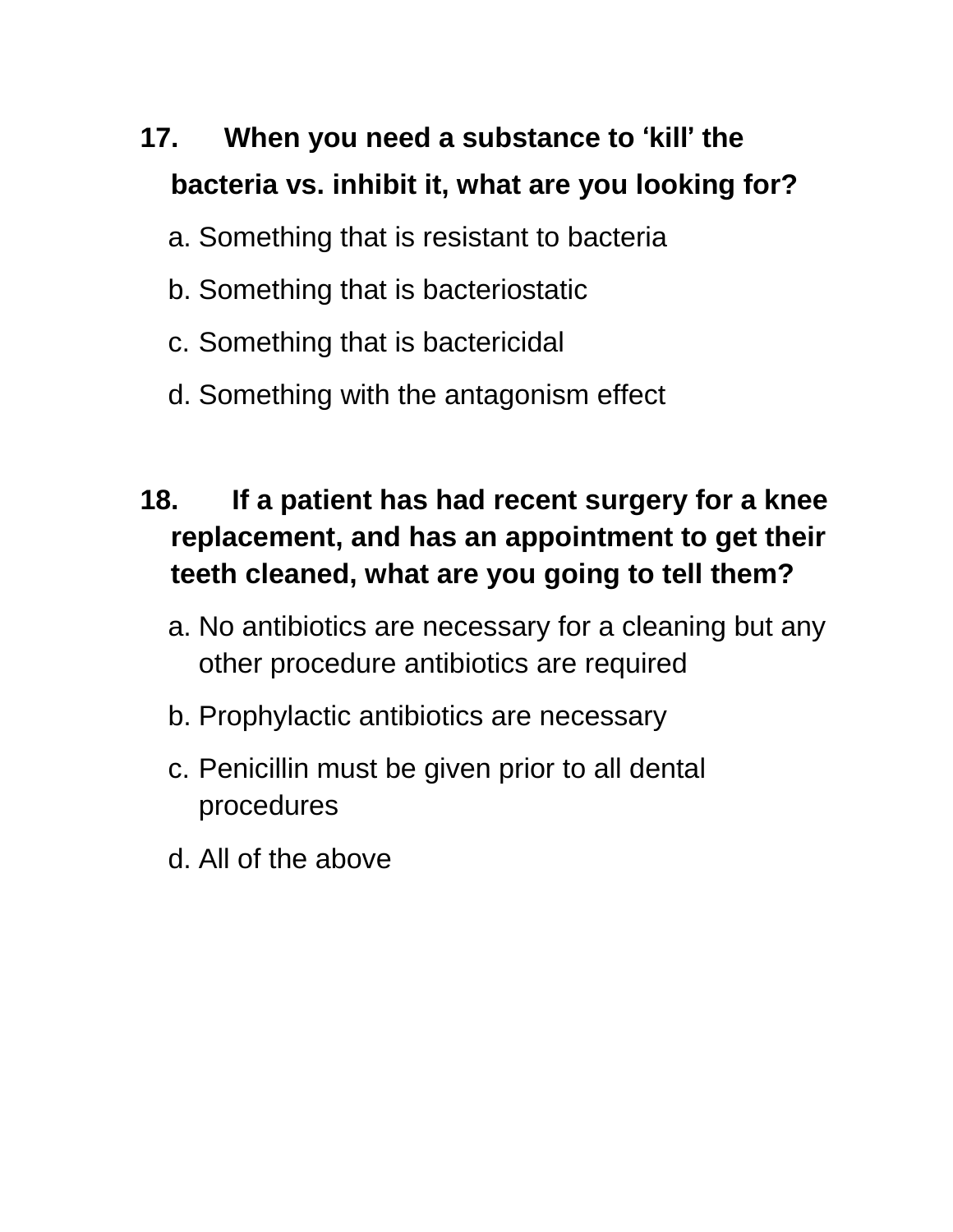# **19. If a child presents with fluorosis, would you administer fluoride treatment?**

a. No

- b. Yes, but only topical
- c. Yes, but only systemic
- d. Ask the Dentist

# **20. If a child has amalgam fillings, what type of fluoride would you administer?**

- a. 1.23% APF
- b. 2% Neutral Fluoride
- c. Stannous Fluoride
- d. Fluoride varnish on selected teeth without the amalgams

### **21. What are antihypertensives prescribed for?**

- a. Chest pain
- b. Heart condition
- c. High blood pressure
- d. Blood clotting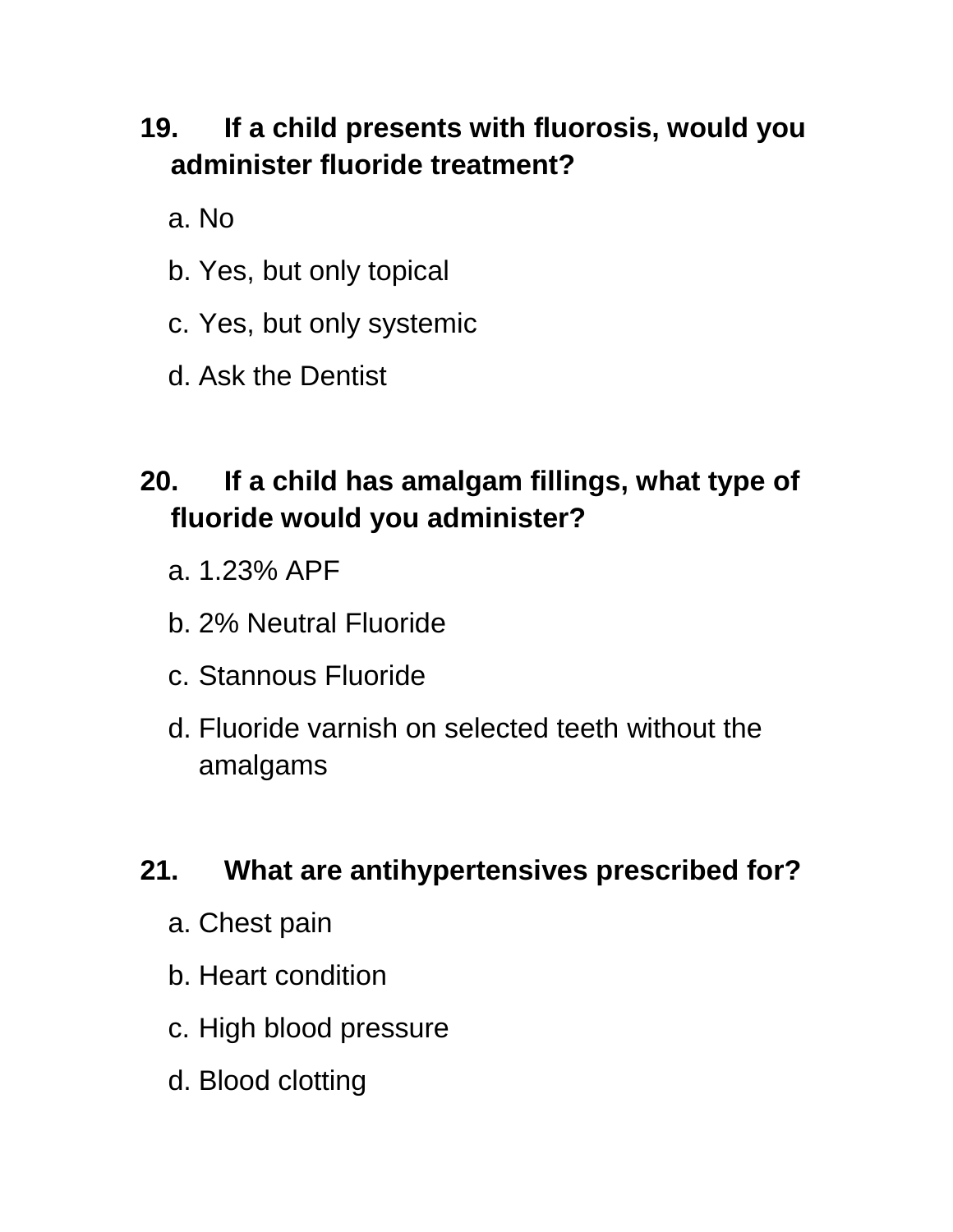### **22. What is the use of an antitussive?**

- a. Controls cough
- b. Controls vomiting
- c. Controls sneezing
- a. Controls mucous

#### **23. Scurvy happens when you are low on:**

- a. Iron
- b. Vitamin C
- c. Vitamin K
- d. Potassium

#### **24. How must you treat Pernicious Anemia?**

- a. Vitamin B12
- b. Any Vitamin B
- c. Vitamin A
- d. In hospital only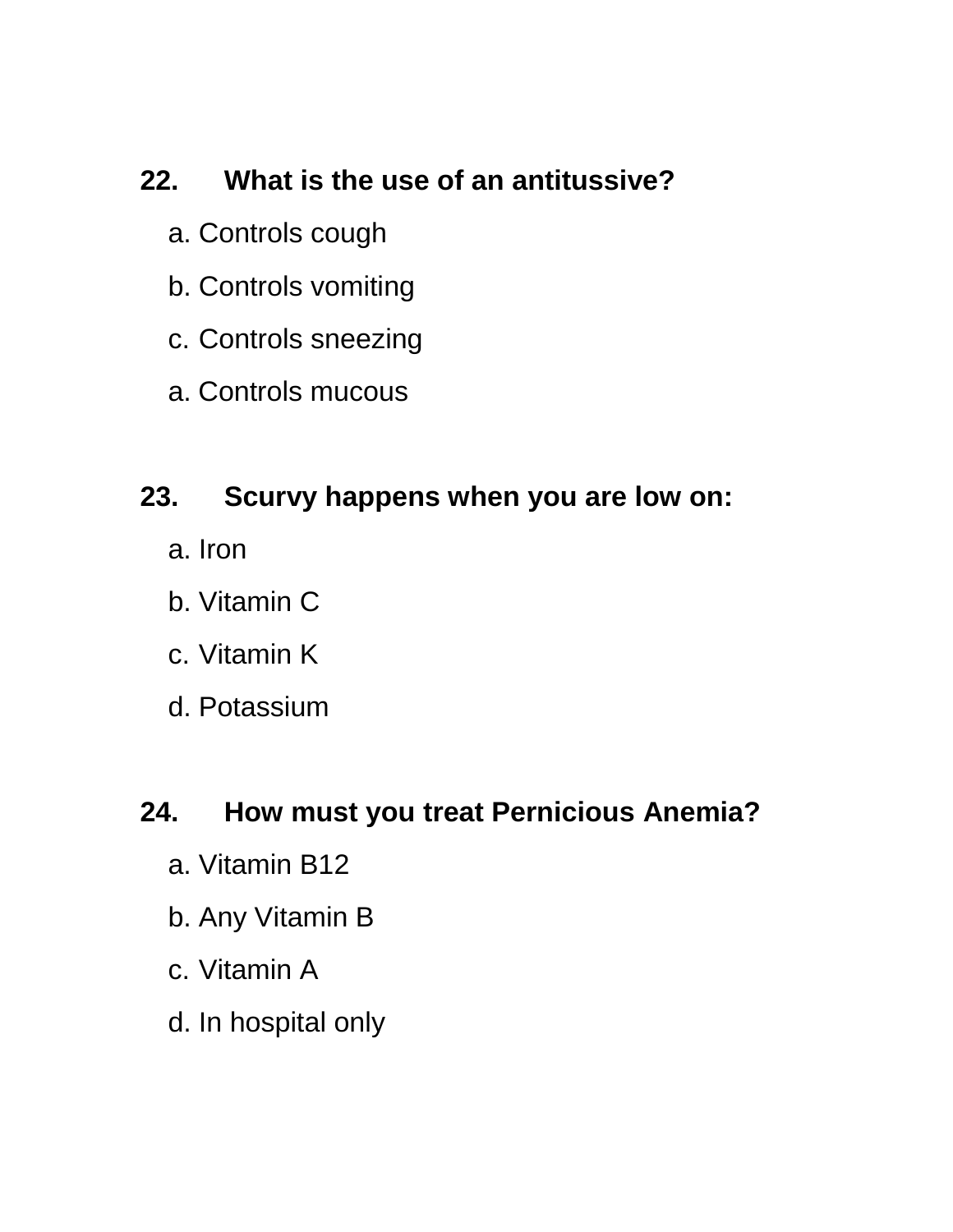# **25. What is glossitis?**

- a. Inflammation of the eye
- b. Inflammation of the tongue
- c. Redness and inflammation if the nose
- d. Redness and inflammation of the finger
- **26. The dentist is exploring around a tooth, and suddenly exudate comes out. This could be a sign of an abscess and you are asked to take a periapical radiograph. What is exudate?**
	- a. Water
	- b. Calculus
	- c. Pus
	- d. Blood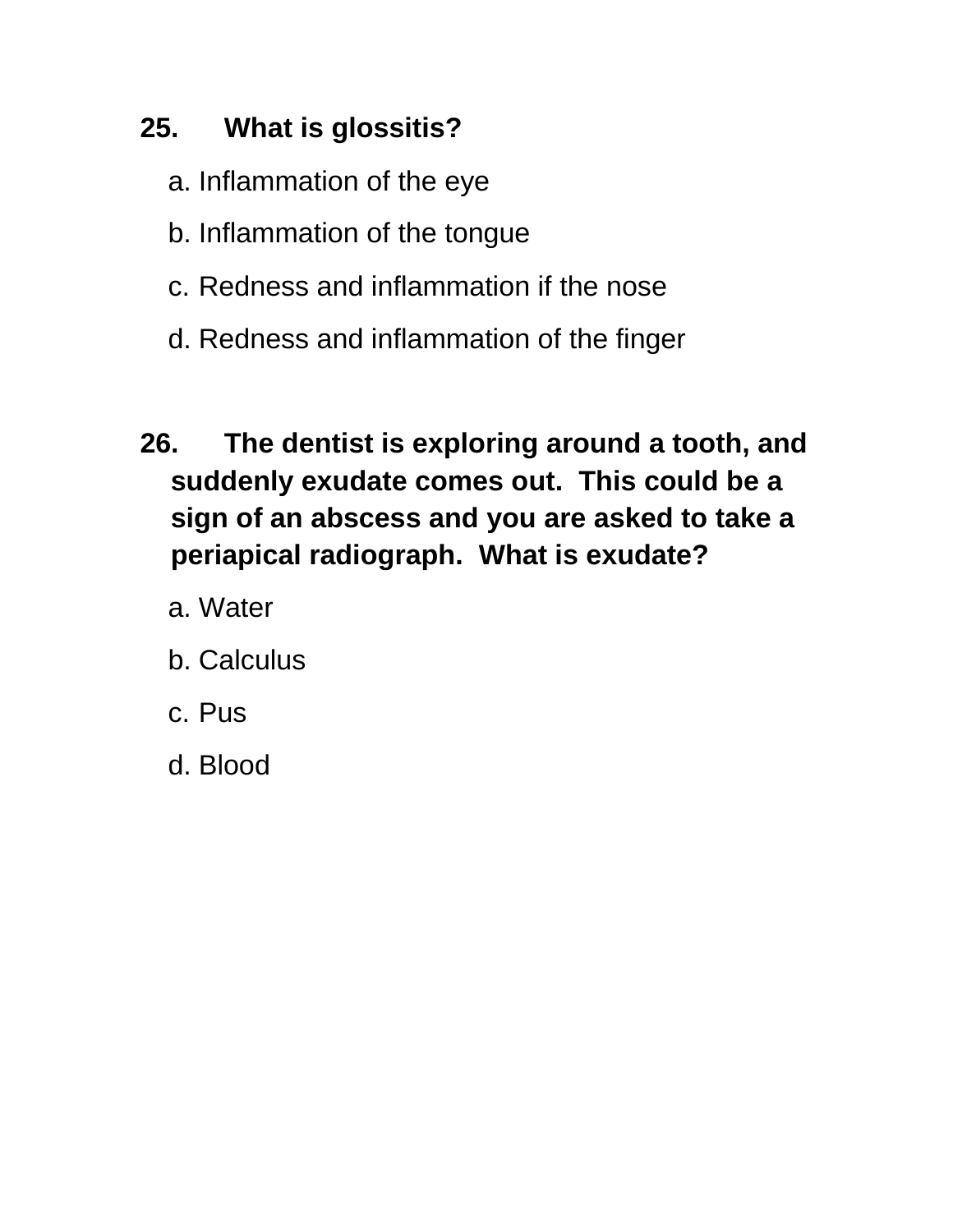- **27. When the Dental Assisting is performing sealants on a child, a HVE or saliva ejector can be used. What is a saliva ejector?**
	- a. High volume suction
	- b. Low volume suction
	- c. Surgical suction
	- d. Can be high or low volume
- **28. When looking at the transfer zone, where instruments and dental materials are exchanged, and what clock position is this?**
	- a. 7-12 o'clock
	- b. 12-2 o'clock
	- c. 4-7 o'clock
	- d. 12 o'clock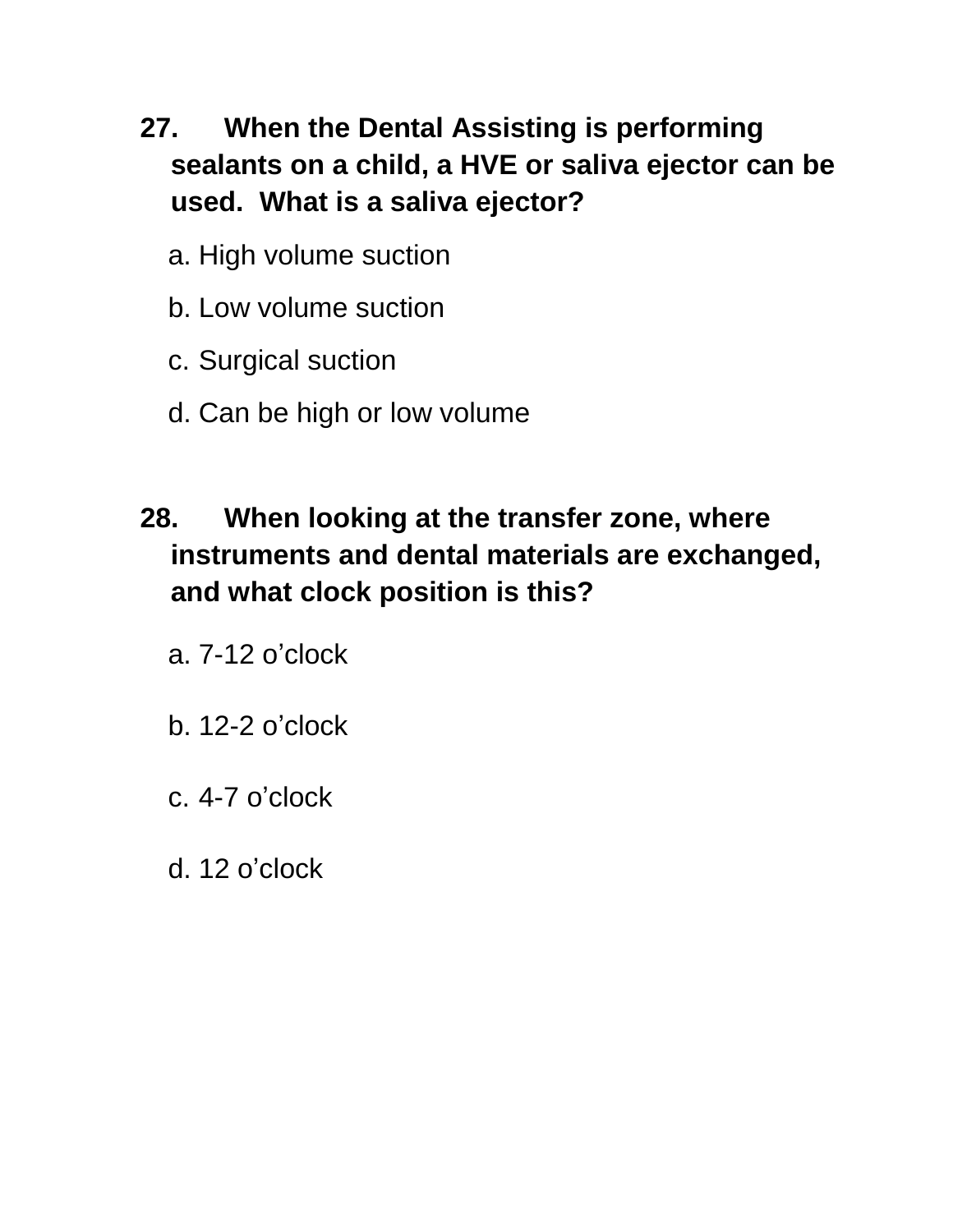- **29. In your office, you have several dentists working and often you are under general supervision. What does this mean?**
	- a. The dentist is present outside the room, but not necessarily inside the room
	- b. The dentist allows you to take radiographs but you are now responsible for them
	- c. The dentist does not have to be present
	- d. The dentist does not have to be present and is not responsible

### **30. What is needed for informed consent?**

- a. Risks explained, benefits presented, alternatives, what will happen if patient refuses, presented in a way that the patient understands
- b. Risks explained, the patient should already know the benefits, a written statement if the patient refuses, presented in both English and any other language the patient understands
- c. Risks written down, benefits written down, stressing the need for the patient to accept the treatment, presented in English and French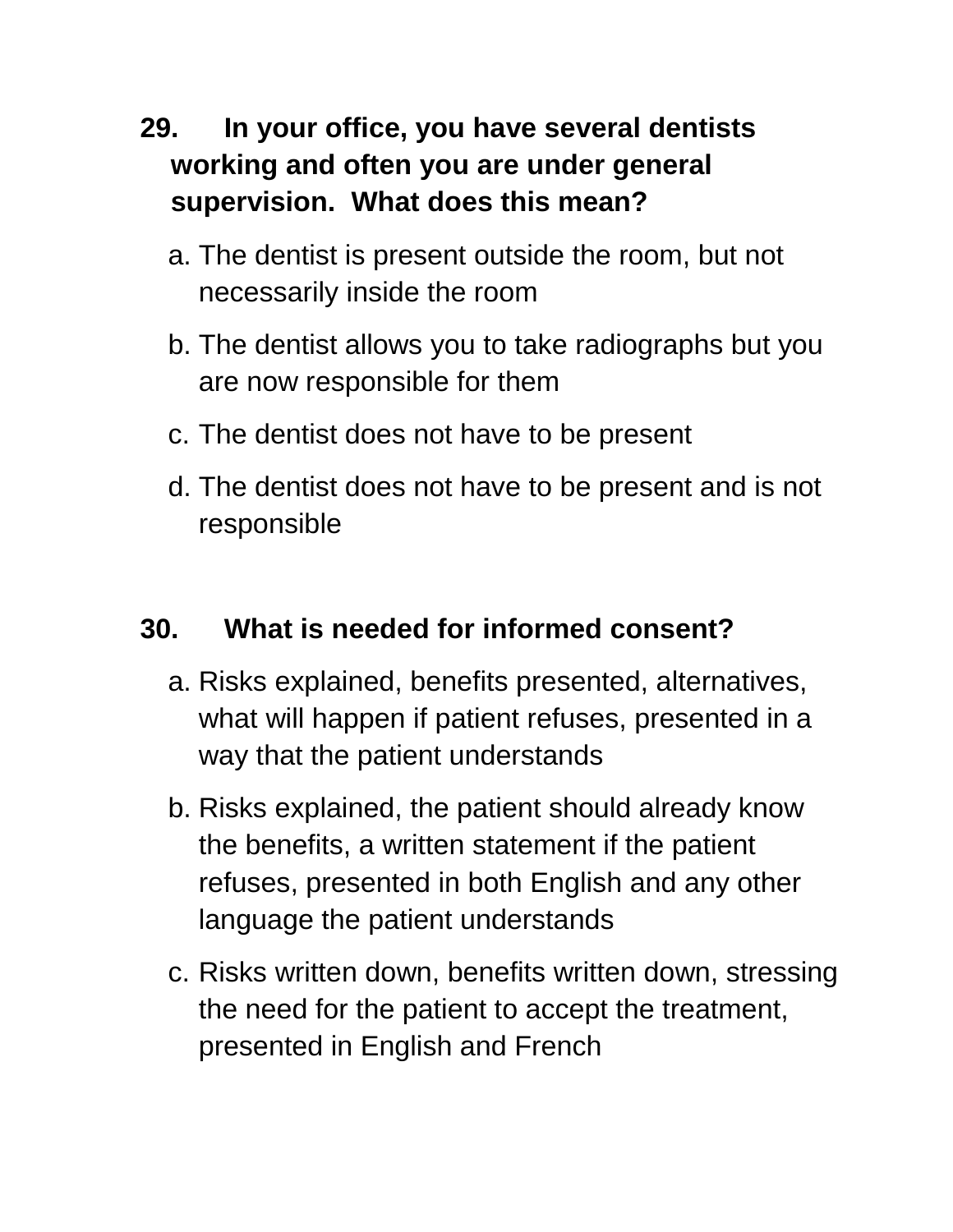# **31. You are in for an interview and they make you aware that the office utilizes six-handed dentistry, what does this mean?**

- a. Six dental assistants altogether working to set up and prepare for each patient
- b. Two dental assistants altogether working with the dentist
- c. Three dental assistants altogether working with the dentist
- d. This is a trick question, there is no such thing

# **32. The dentist has asked you to move the foot control over so that he can reach it, what can this also be called?**

- a. Cuspidor
- b. Cupider
- c. Rheostatic
- d. Rheostat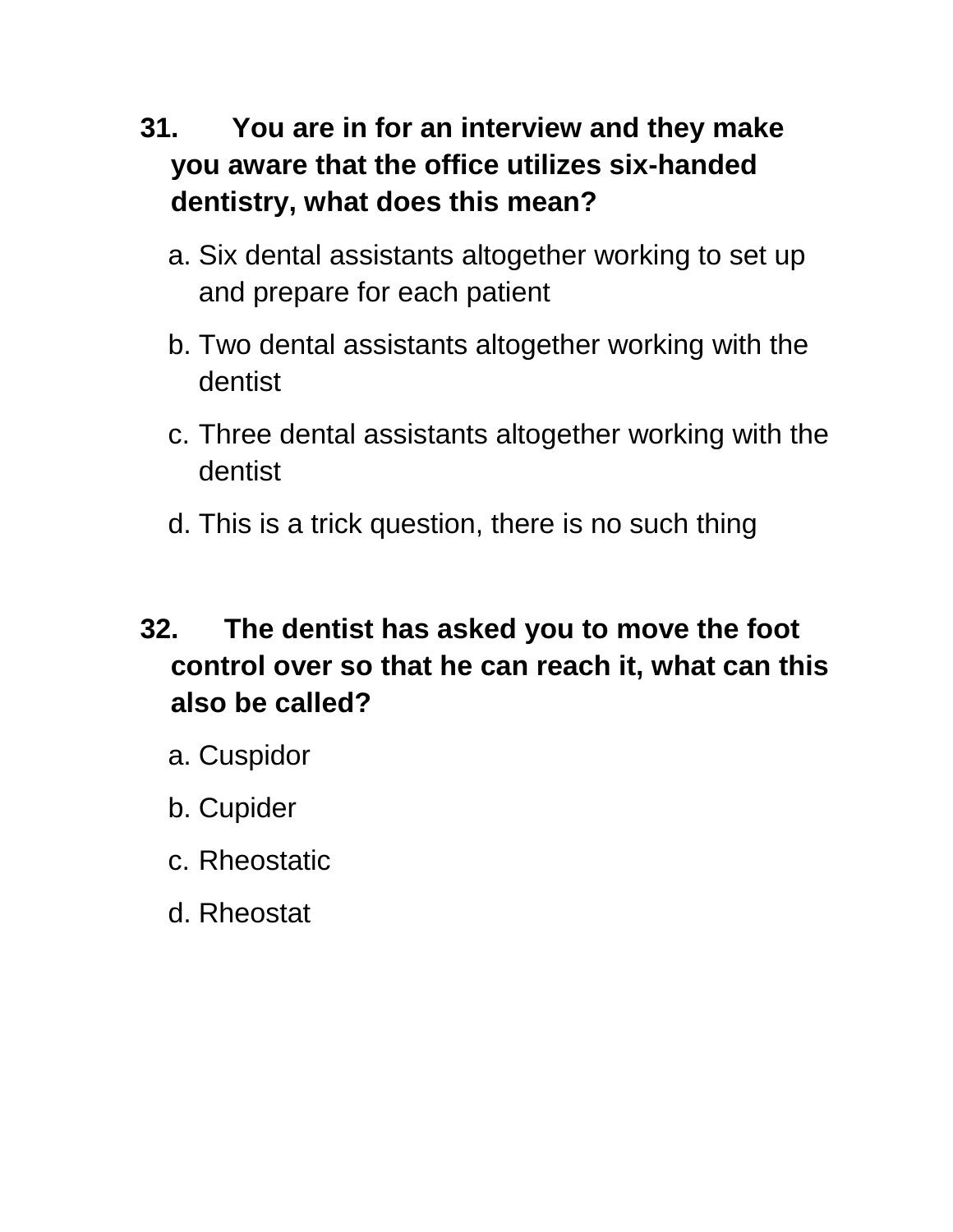# **33. What are the proper ergonomics for the Dental Assistant?**

- a. Seated lower than the dentist with the abdominal bar in place
- b. The abdominal bar should be placed behind the DA if they need to sit back
- c. Seated higher than the dentist
- d. Operating field is at the operators elbow

# **34. When looking at your patient, the tooth 26 is considered:**

- a. Maxillary right
- b. Maxillary left
- c. A premolar
- d. An Incisor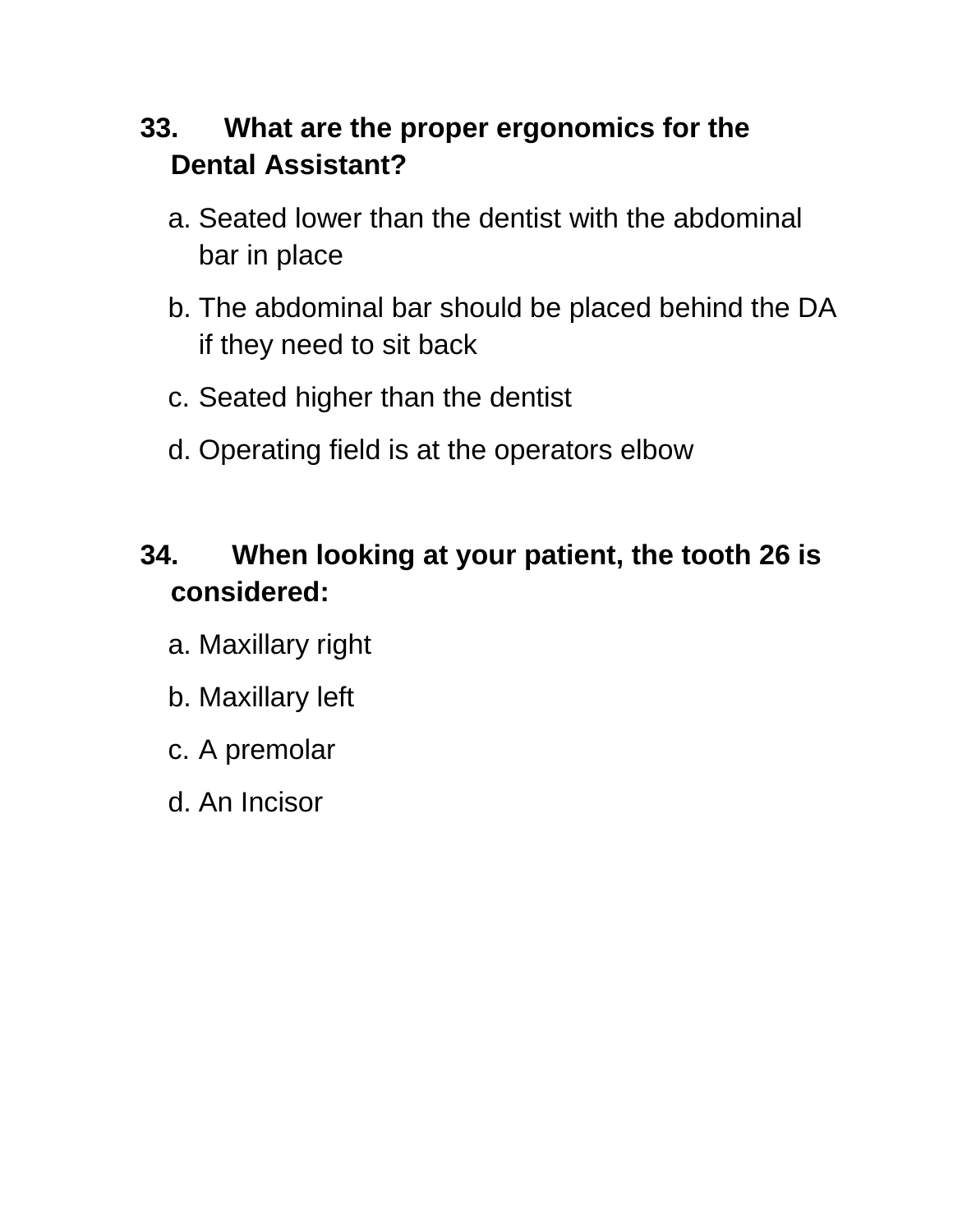# **35. When approaching an instrument, what does the DA need to do?**

- a. Reach slightly above the instrument to grasp it
- b. Grasp the instrument firmly
- c. The pinky finger is extended
- d. Grasp the instrument with both hands

# **36. When you are performing PDA duties, you notice latch-type hand pieces and screw on-type hand pieces in the drawer. Why is this important?**

- a. The hand piece is important in choosing the correct rubber cup for polishing
- b. You must choose a screw-on type because the latch-type is no longer used in dentistry
- c. The latch-type can take both types of rubber cups if needed, however you will need a certain tip
- d. A and B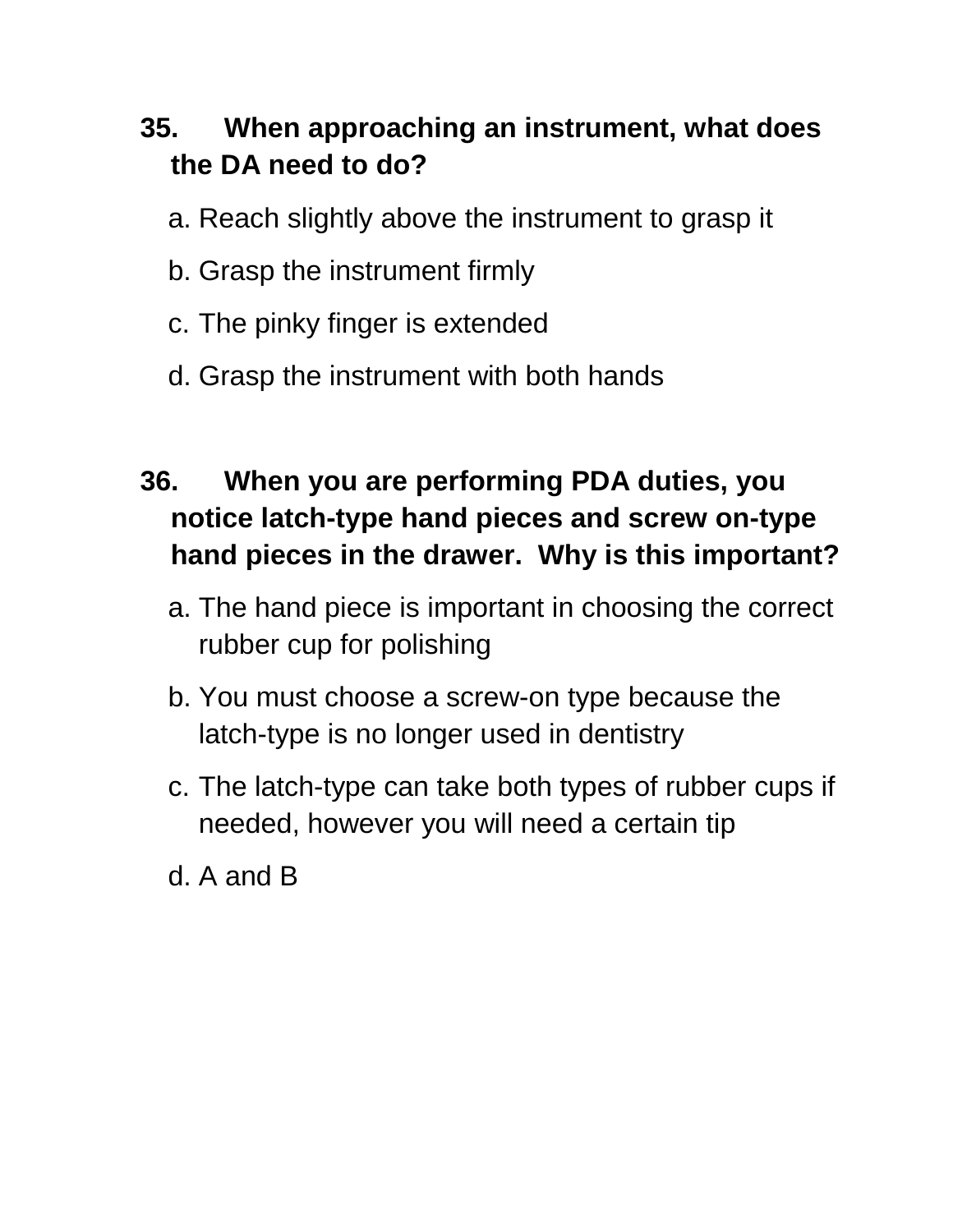- **37. Your patient is concerned with the amalgams in her mouth and feels they are adding too much mercury to her system. How do you respond?**
	- a. You discuss the benefits and risks of amalgam
	- b. You make her aware mercury is released when removing the amalgams
	- c. Tell her you understand her concern but she's fine
	- d. Tell her from now on the dentist will use only composite

### **38. After triturating the amalgam chair side, you notice it is crumbly, powdery, and dull. What happened?**

- a. Over mixed
- b. Under mixed
- c. Expired
- d. Needs to be condensed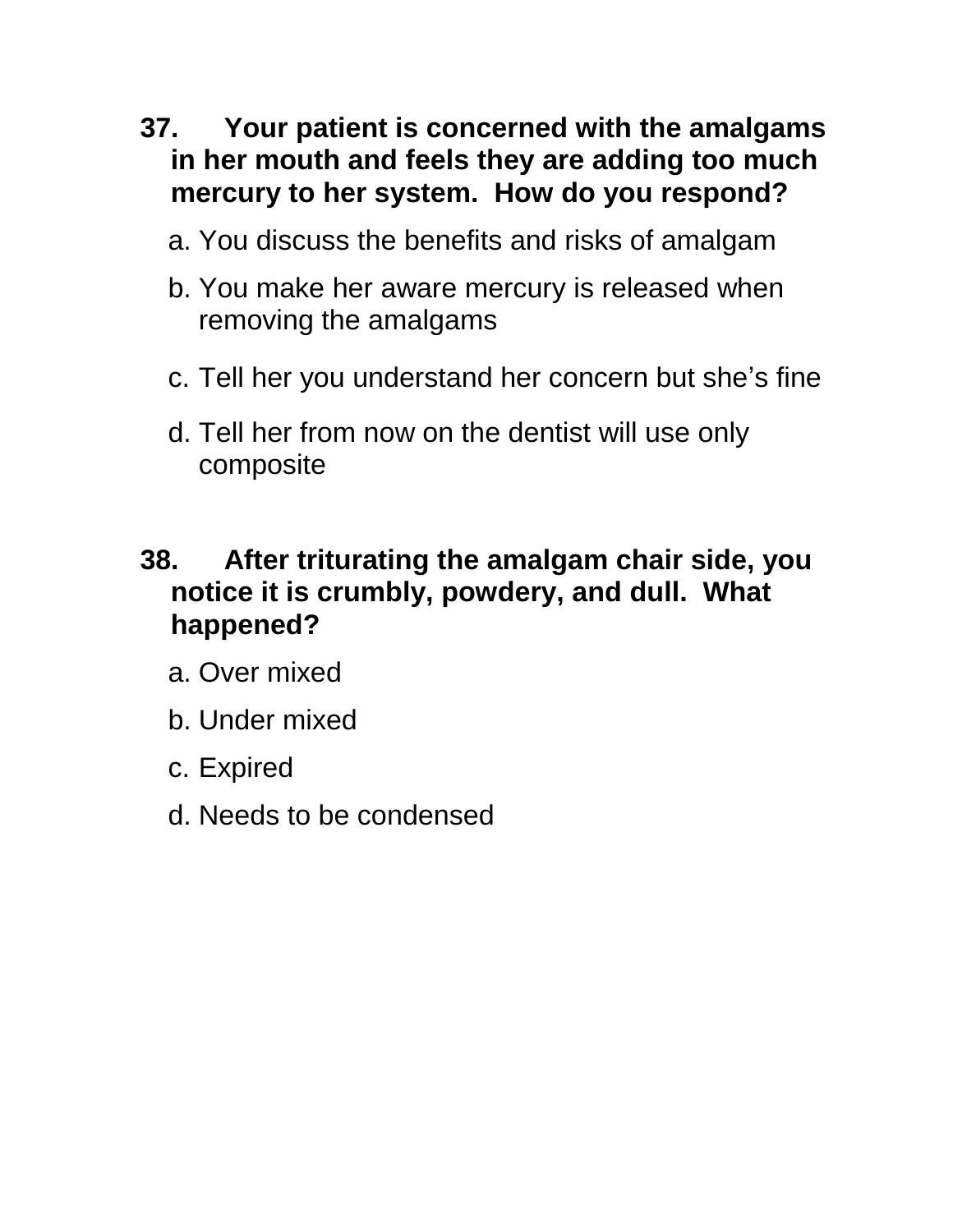- **39. When setting up the restorative tray, the dentist asks you to set up a few pins as well. Why would the dentist ask you to do this?**
	- a. Pins are only needed for composite fillings, so the restorative tray must be for composites
	- b. A crown will be placed after the tooth is prepared with a filling
	- c. A bridge may be placed, this is a precaution
	- d. To add strength

# **40. When is it necessary to polish an amalgam filling?**

- a. 12 hours after
- b. 24 hours after
- c. 2 days later
- d. Anytime with a week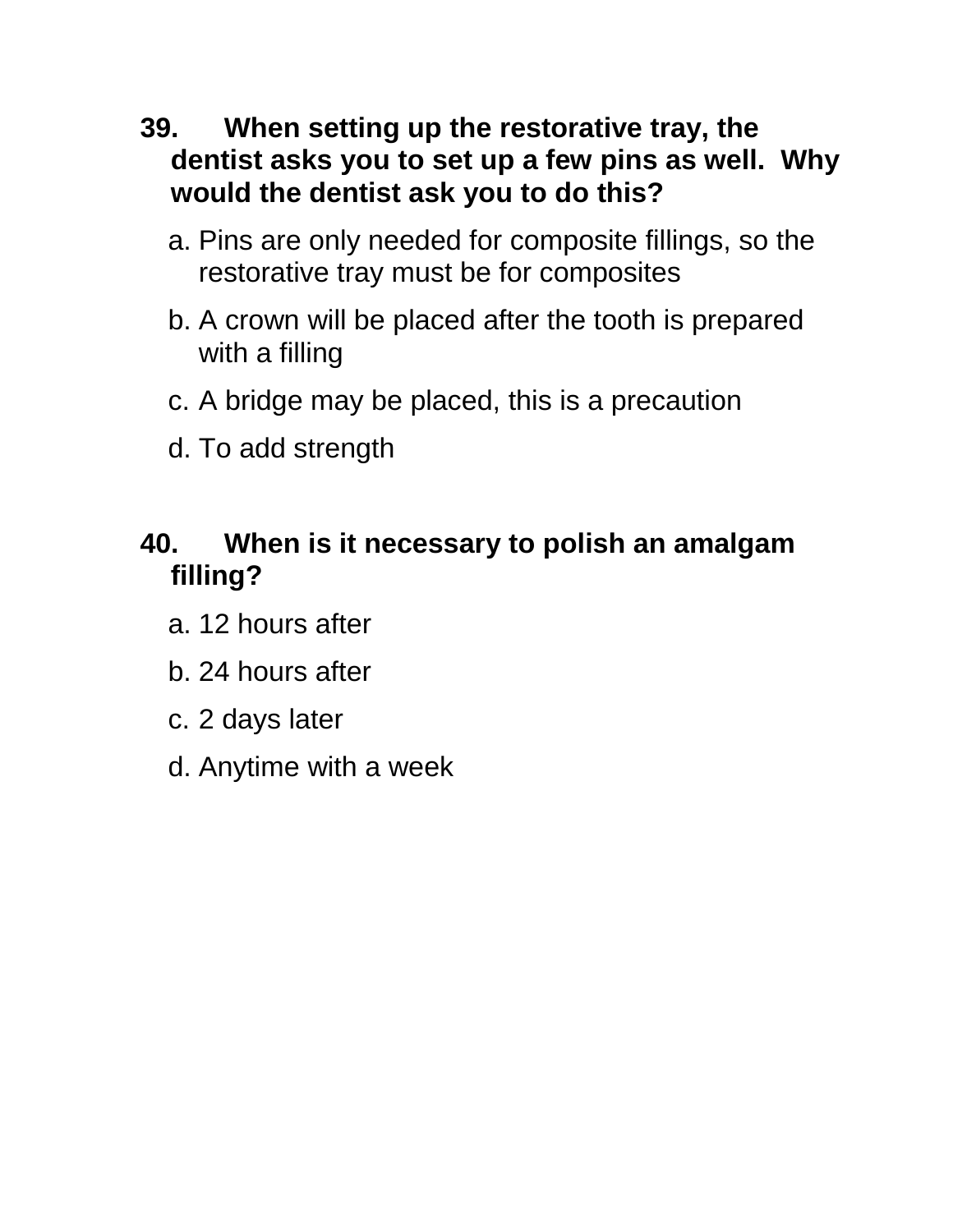# **41. When would you need to set up a matrix band?**

- a. On any restorative tray, even for occlusal fillings
- b. Restorative and sealants
- c. For any tooth needing to be filled 2 or more surfaces
- d. None of the above

#### **42. If a composite needs to be hardened by a blue light but also sets while mixing, what is this called?**

- a. Dual cured
- b. Cured 2x
- c. Light cured
- d. Self-cured

#### **43. A patient complains to you that often when eating pasta, she experiences a sharp pain from the fork. What could this be?**

- a. An abscess
- b. Galvanic shock
- c. Cold sore present in the mouth
- d. Cavity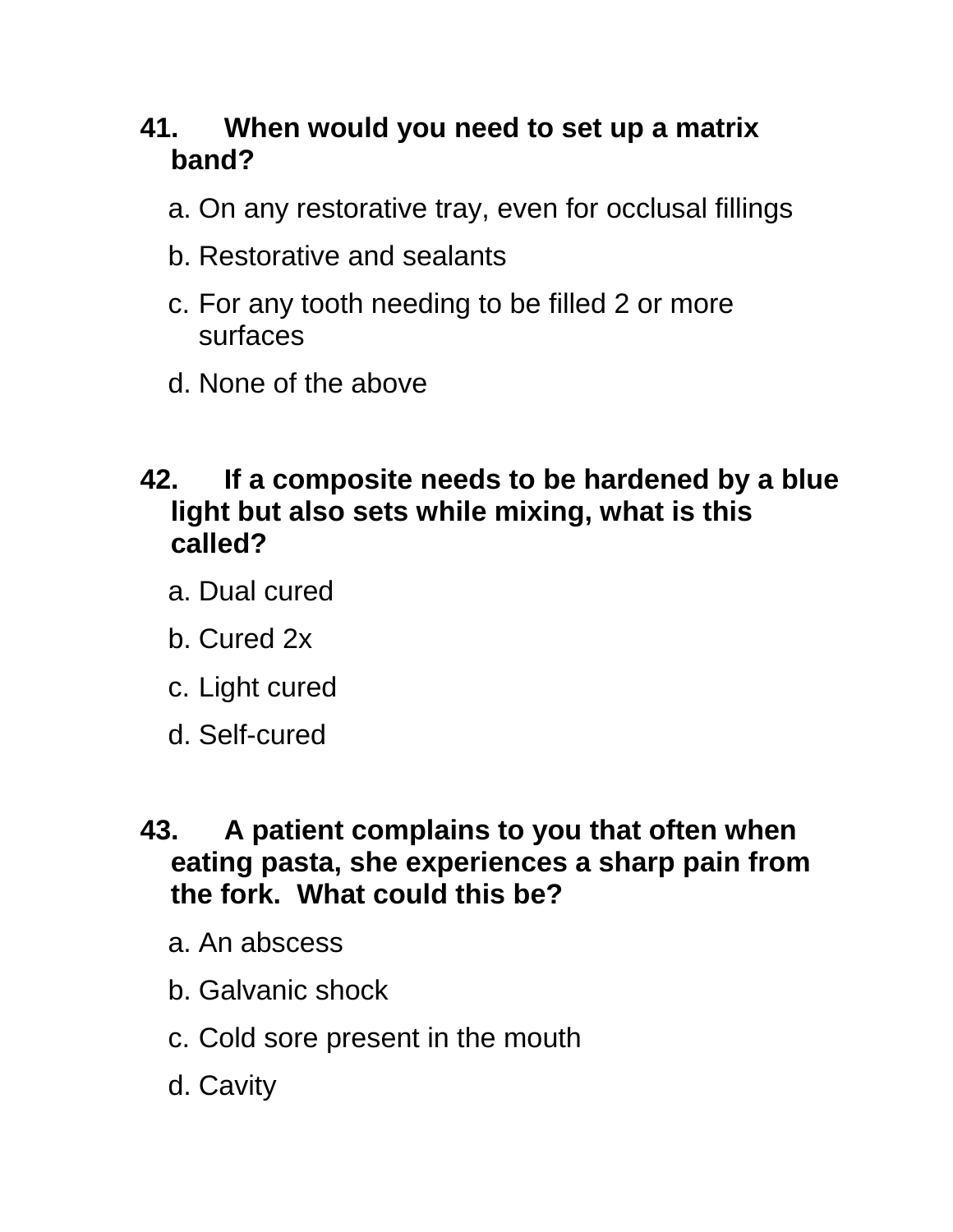### **44. What material can you not use when placing composite?**

- a. Fluoride
- b. Etch
- c. ZOE
- d. IRM

#### **45. What is important to remember when mixing IRM?**

- a. The finished product must be mixed within 5 seconds
- b. The IRM must be firm (but not too hard), and rolled into a ball when given to the dentist
- c. The IRM will change color when it sets
- d. The IRM will be soft when set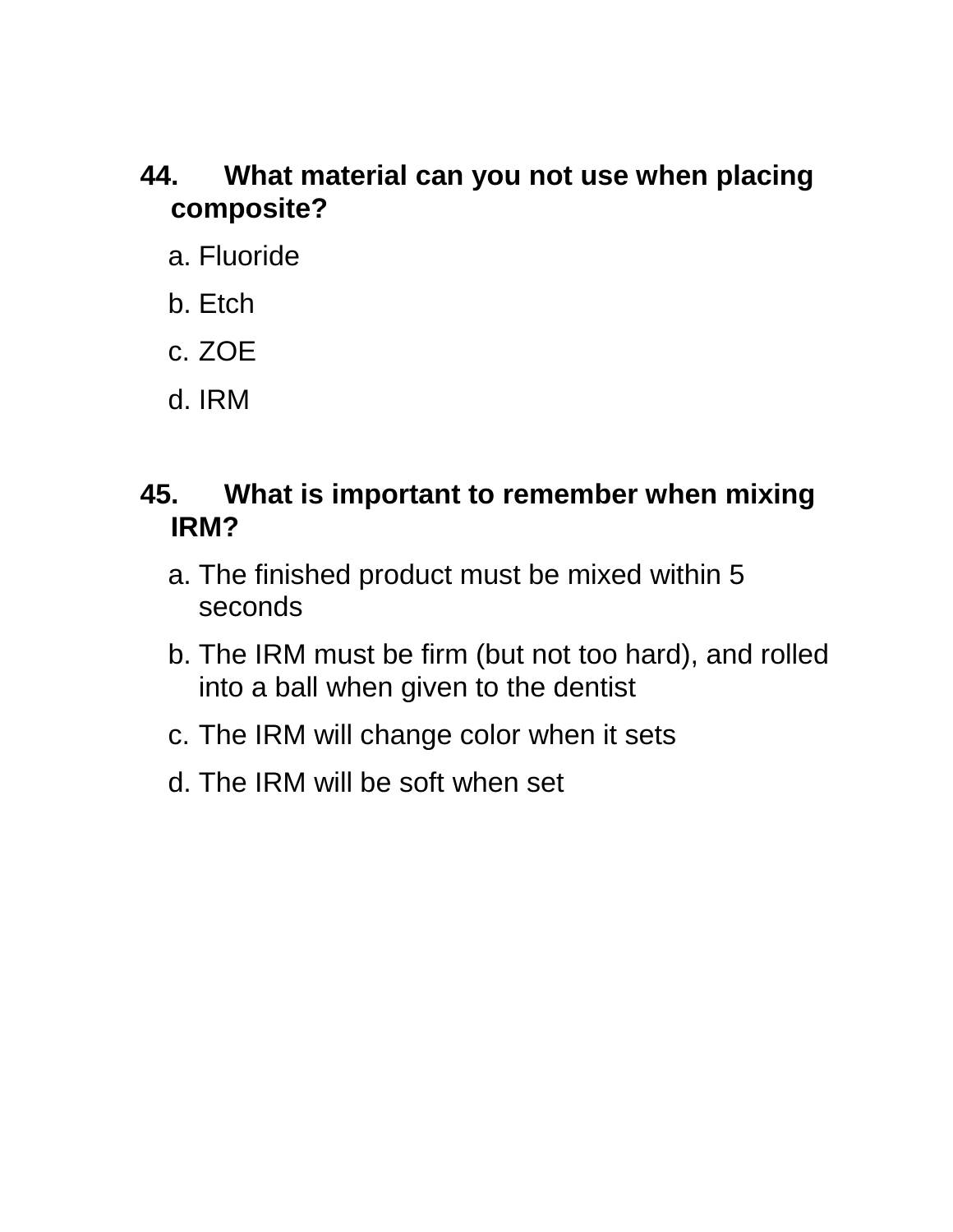#### **46. When mixing DYCAL chair side, what is important to remember regarding the catalyst and the base?**

- a. The base is always dispensed in a large 'blob' whereas the catalyst is a large line
- b. The catalyst and the base is dispensed depending on the setting time needed
- c. The same amount of catalyst and base is dispensed
- d. B and C are correct

# **47. What is COPALITE?**

- a. A varnish
- b. A cement
- c. A luting agent
- d. A type of fluoride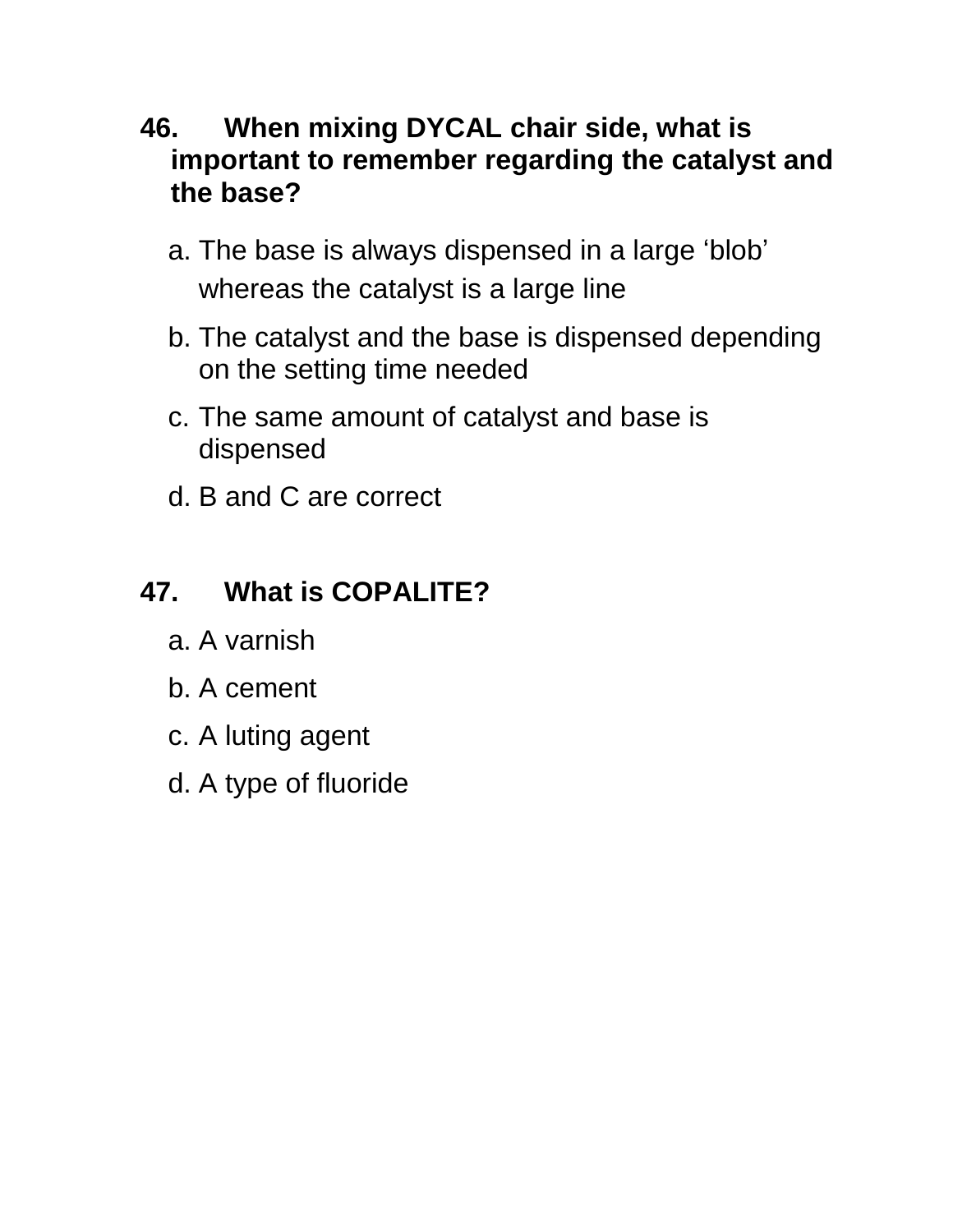- **48. The dentist is working on the tooth 35 to prepare it for a MO composite filling. You have been asked to place the rubber dam, which of the following is correct?**
	- a. The rubber dam clamp must be placed on the 35 using the 13A clamp
	- b. You do not need to 'invert' the rubber dam because you are working on the 35
	- c. The clamp must be placed on the tooth mesial to the 35
	- d. The clamp must be placed on the tooth distal to the 35

### **49. What is true about infiltration anesthesia?**

- a. It is used primarily for mandibular teeth
- b. Injected quickly into the soft tissues near the root apex
- c. Takes longer to produce an effect
- d. Injected slowly near the root apex of the involved tooth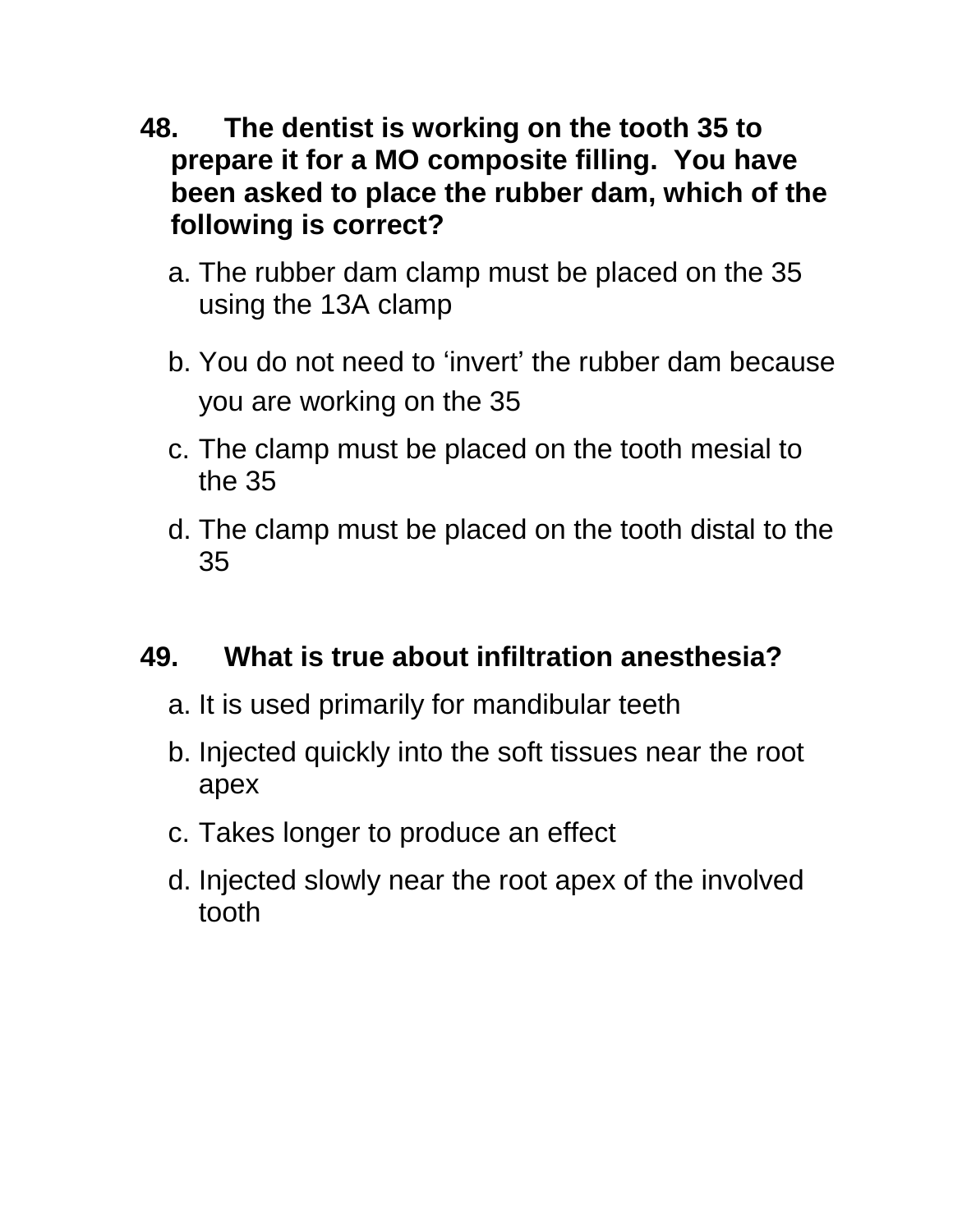# **50. When giving a mandibular block injection, what must the dentist be careful of?**

- a. Hitting the tooth too quickly
- b. Not to inject into a blood vessel
- c. Not to inject into the sulcus
- d. Freezing half the tongue

# **51. Where must needles be disposed of after use?**

- a. A special garbage the dental office has for needles only
- b. A clear container marked 'NEEDLES'
- c. Sharps container
- d. A red sharps container

### **52. When looking at the anesthetic syringe, what part makes aspiration possible?**

- a. Harpoon
- b. Piston rod
- c. Threaded tip
- d. Barrel of the syringe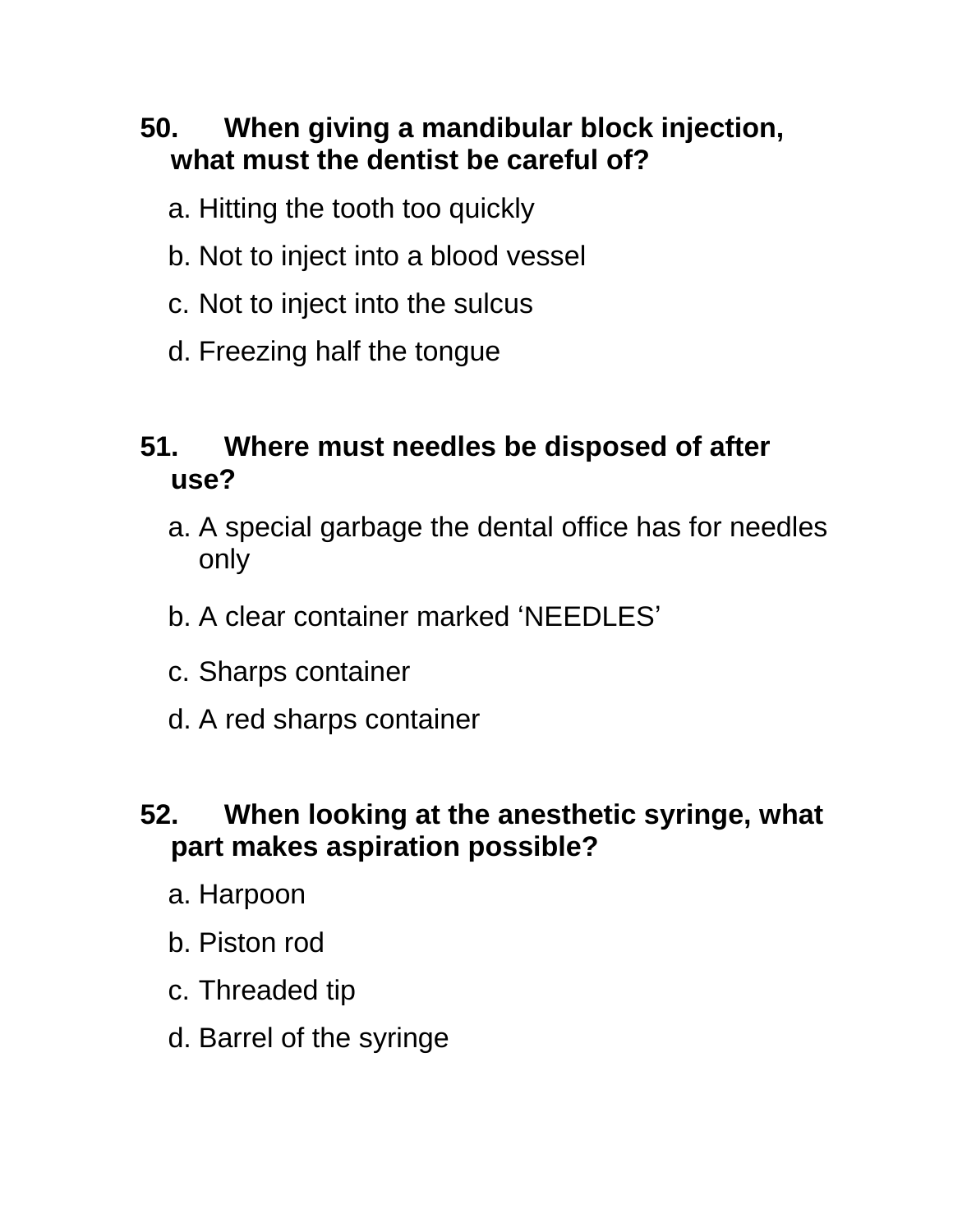### **53. If your patient has a severe gag reflex, what could be used?**

- a. Local anesthetic
- b. General anesthetic
- c. Sugar on the tongue
- d. Nitrous oxide

# **54. What is the clamp 13a used for?**

- a. Quad 1
- b. Quad 2
- c. Anteriors
- d. Bicuspids

### **55. What is hole #5 used for on the rubber dam for maxillary teeth?**

- a. Tooth 27
- b. Tooth 36
- c. 13
- d. 45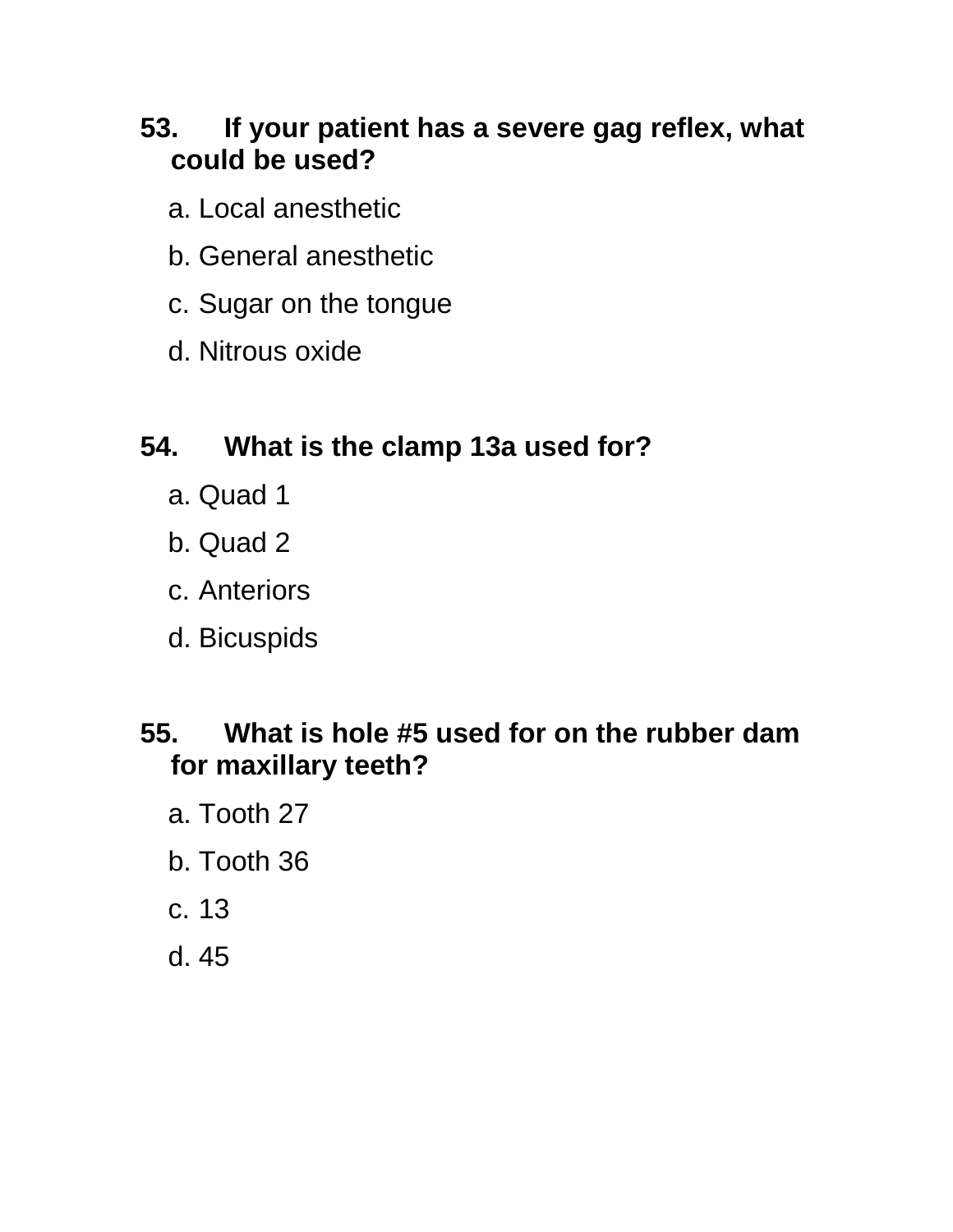# **56. When mixing alginate, what is the proper way to start?**

- a. Add water to powder
- b. Add powder to water
- c. Add hot water to powder
- d. Add powder to very cold water

# **57. What is important in evaluating an alginate impression?**

- a. No tears or voids
- b. Tray was centered
- c. Not over seated
- d. All of the above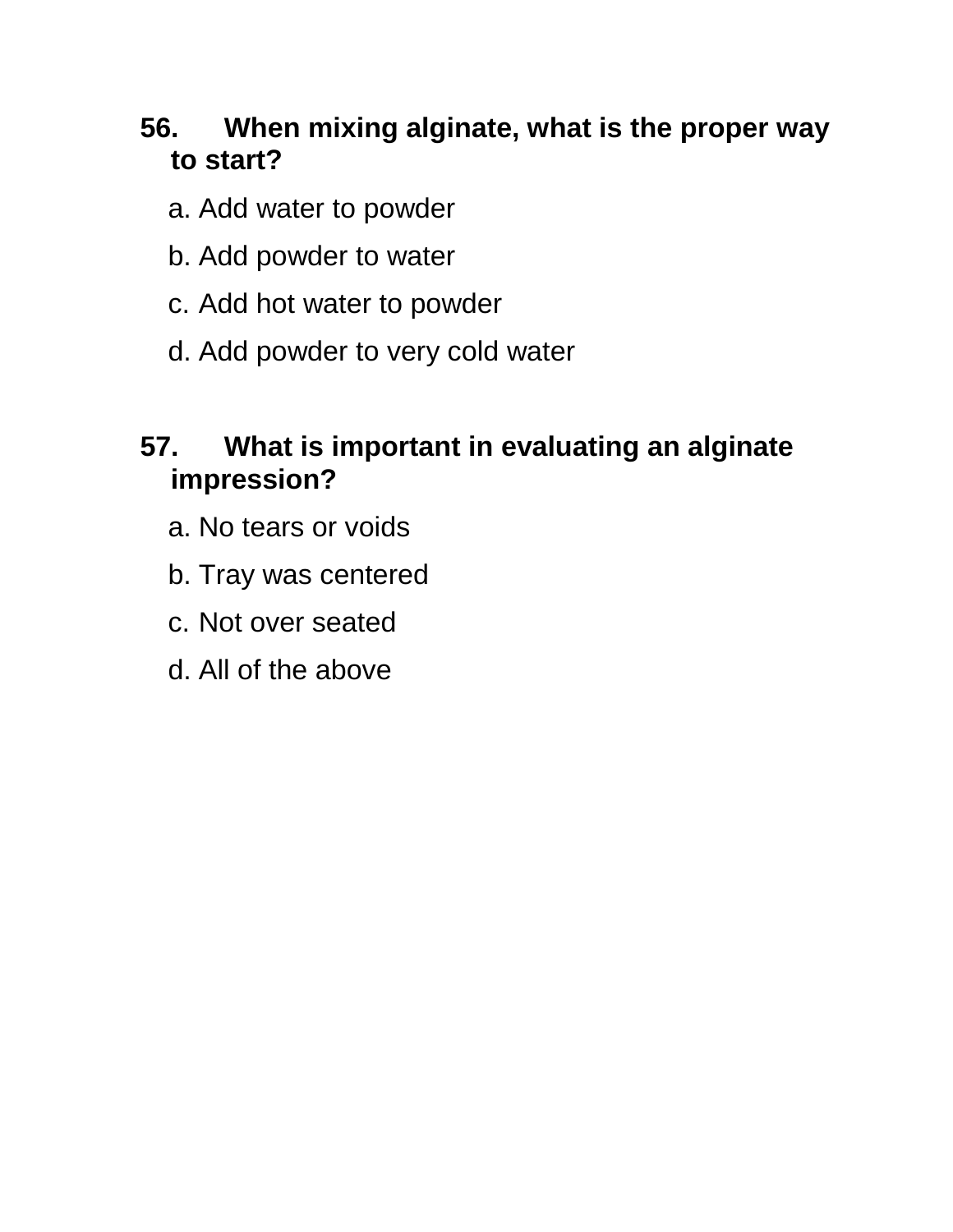- **58. When sterilizing the high speed or slow speed hand piece, what steps are taken?**
	- a. Remove the bur, place in the ultrasonic, dried, and placed into the sterilizer
	- b. Remove the bur, place in a package and then the sterilizer
	- c. Remove the bur, and then place in the sterilizer under the plastics cycle

e.Remove the bur, and then placed in the cold soak to sterilize

#### **59. Which restorations are held together by mechanical retention?**

- a. Crowns
- b. Onlays
- c. Amalgams
- d. Composites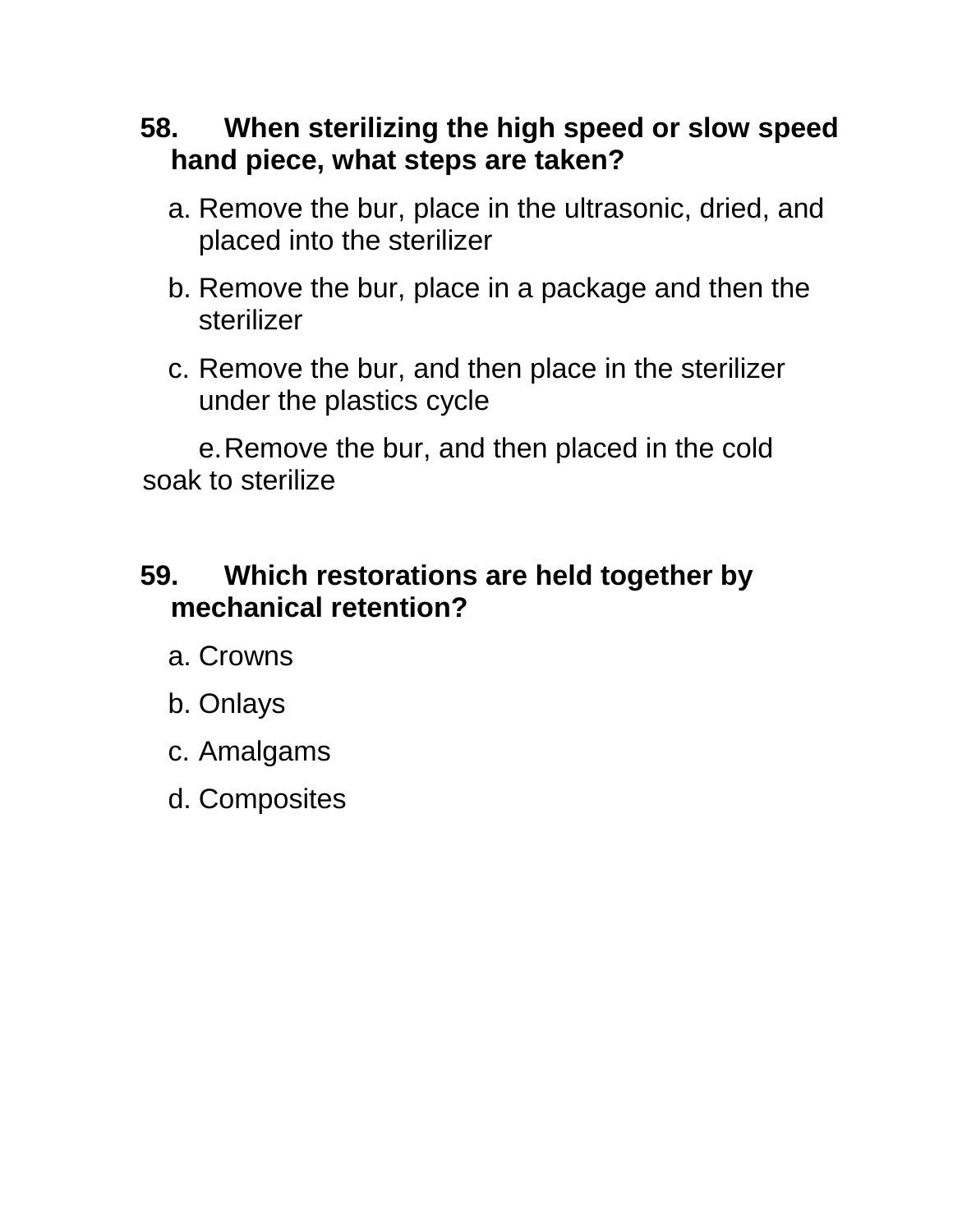# **60. What is an important function of a good contact point when doing an MO filling?**

- a. Making sure the contact point is now open so food can easily pass through
- b. Making sure there is no contact point
- c. Making sure the contact point is touching so that food will not get trapped
- d. Making sure the contact point is slightly below

# **61. Why is acid etching used when placing a composite filling?**

- a. To smoothen the surface of the enamel
- b. To roughen the surface of the enamel
- c. To add fluoride onto the surface of enamel
- d. To moisten that layer above the enamel

#### **62. How do you know the etched enamel has been etched accordingly?**

- a. Smooth, chalky white appearance
- b. Rough, chalky white appearance
- c. Smooth, white appearance
- d. Rough, clear appearance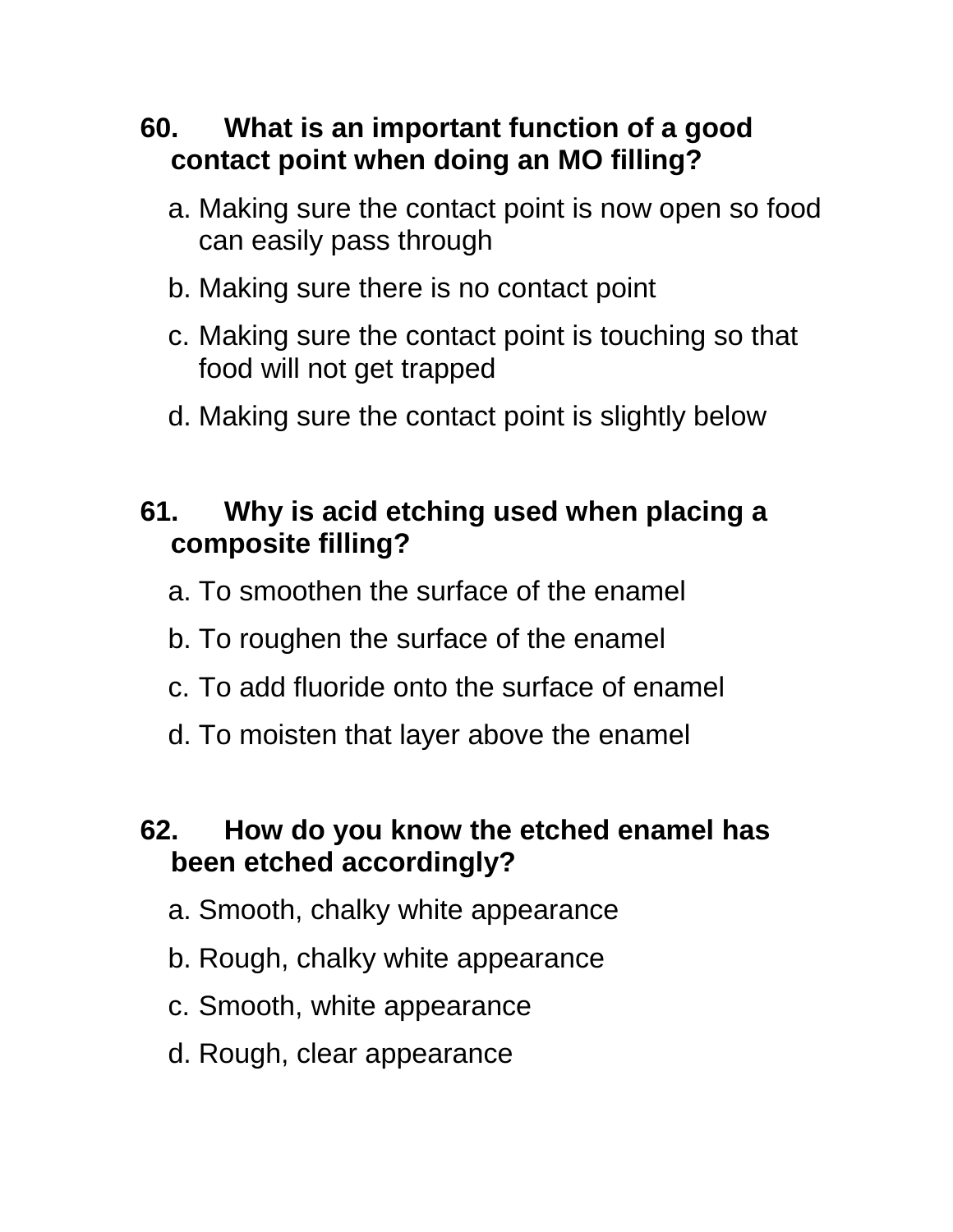# **63. What procedure is Formocresol used for?**

- a. Extractions
- b. Amalgams
- c. Surgery
- d. Pulpotomy

#### **64. If the patient wants to save the tooth, but irreversible pulpitis is present, what do you tell them?**

- a. They must have the tooth extracted
- b. They must get a crown
- c. They must get a root canal
- d. They must go on antibiotics

### **65. What is true regarding pulp capping?**

- a. Direct pulp capping is carried out on unexposed pulp
- b. Direct pulp capping is carried out on exposed pulp
- c. Indirect pulp capping is carried out on exposed pulp
- d. None of the above are correct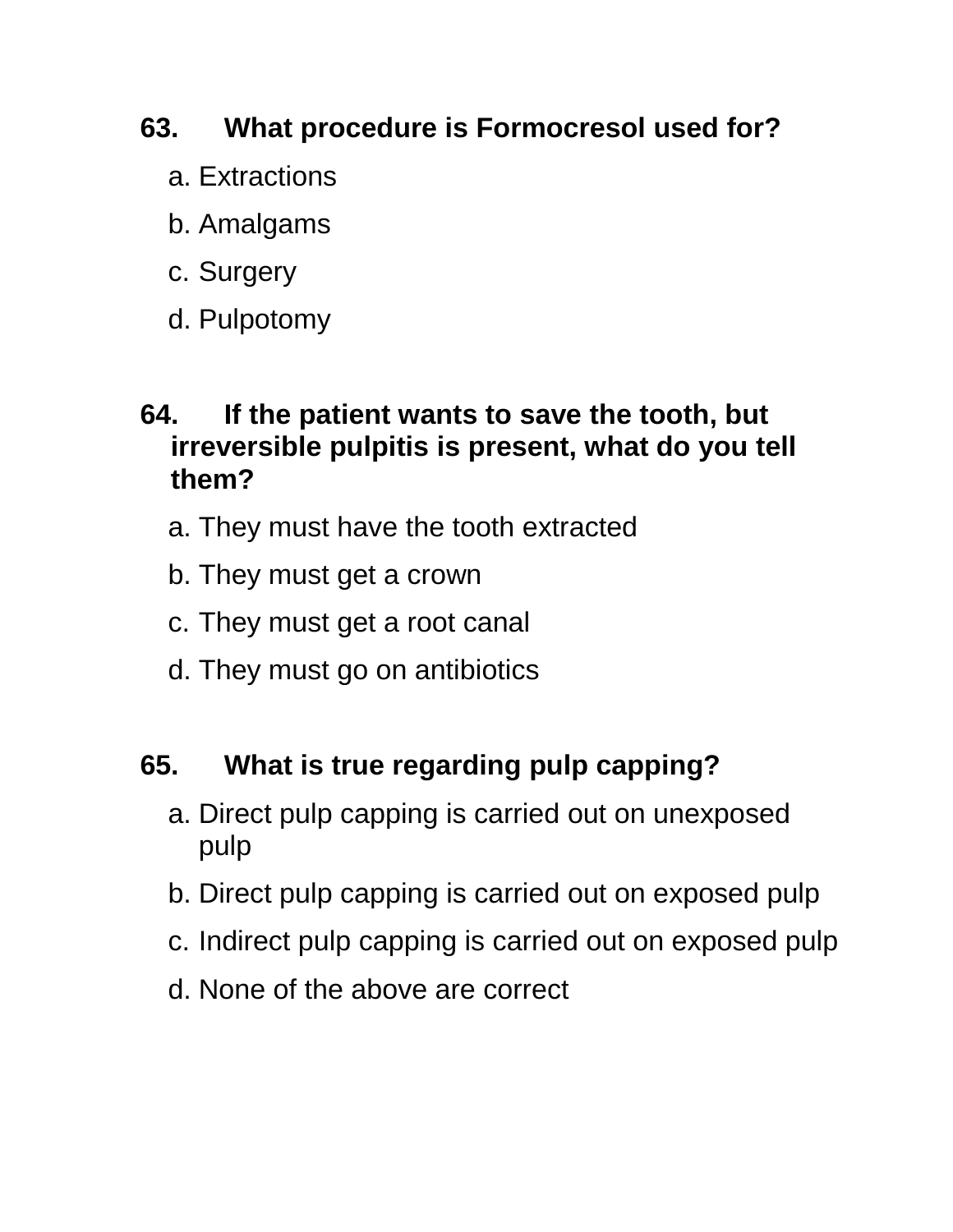# **66. What is true regarding apexification?**

- a. Treatment of a young permanent tooth when it is no longer vital and when the development of the root is incomplete
- b. The goal is to stimulate closure of the apex by stimulating formation of cementum
- c. Canals are irrigated with sodium hypochlorite
- d. A and B
- e. All of the above

# **67. What is another term for** '**bruising**'**?**

- a. Nodule
- b. Ecchymosis
- c. Neoplasma
- d. Pustule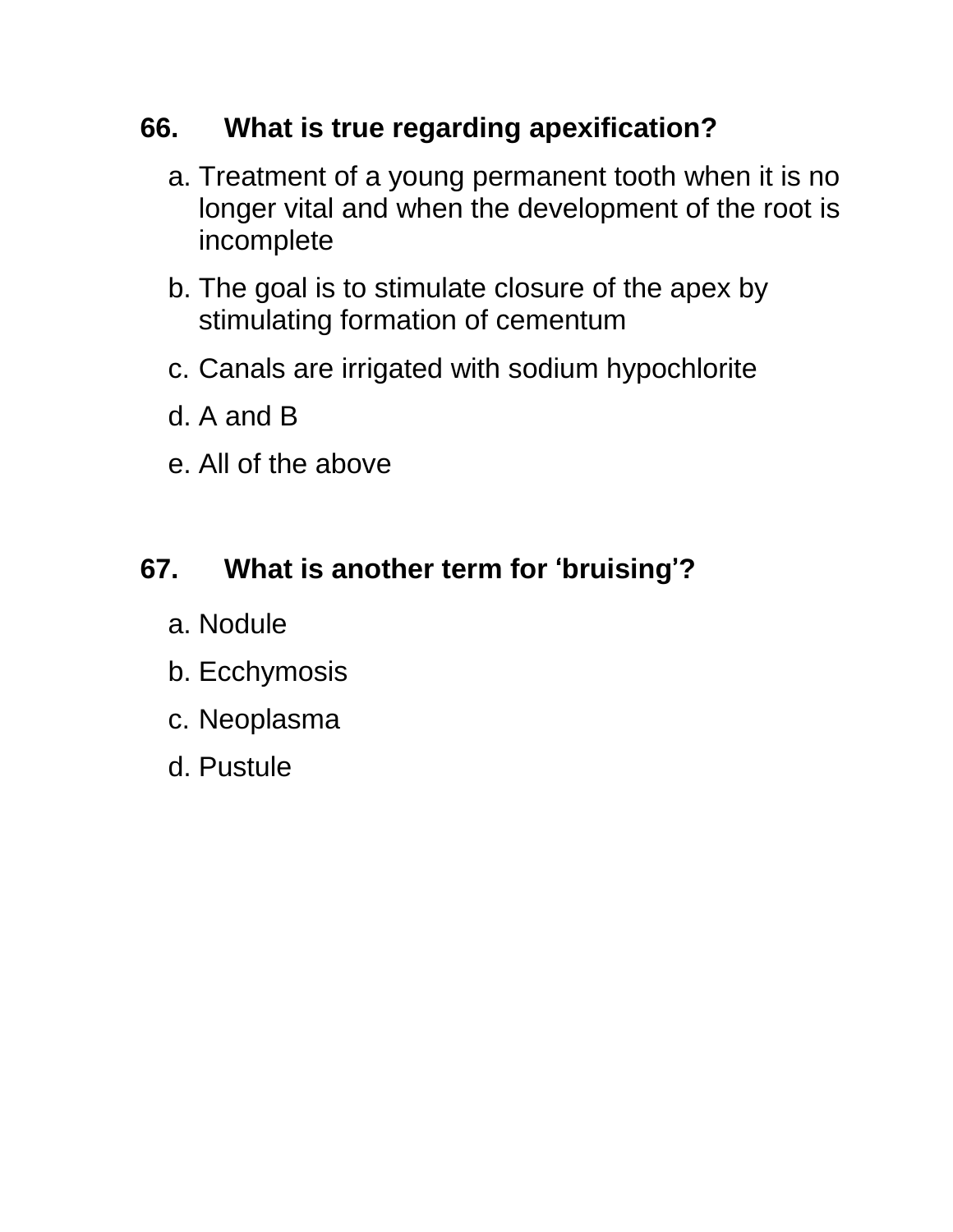### **68. Which of the following are true statements?**

- a. Anodontia refers to absence of teeth and microdontia refers to abnormally small teeth
- b. Supernumerary teeth refers to more teeth than normal and dens in dente refers to a tooth within a tooth
- c. Fusion results in a reduced number of teeth and impacted teeth remain unerupted in the arch
- d. All of the above are correct

#### **69. What occlusion classification happens when the lower jaw (mandible) is protruded superior to the maxilla?**

- a. Class I
- b. Class II
- c. Class II Div II
- d. Class III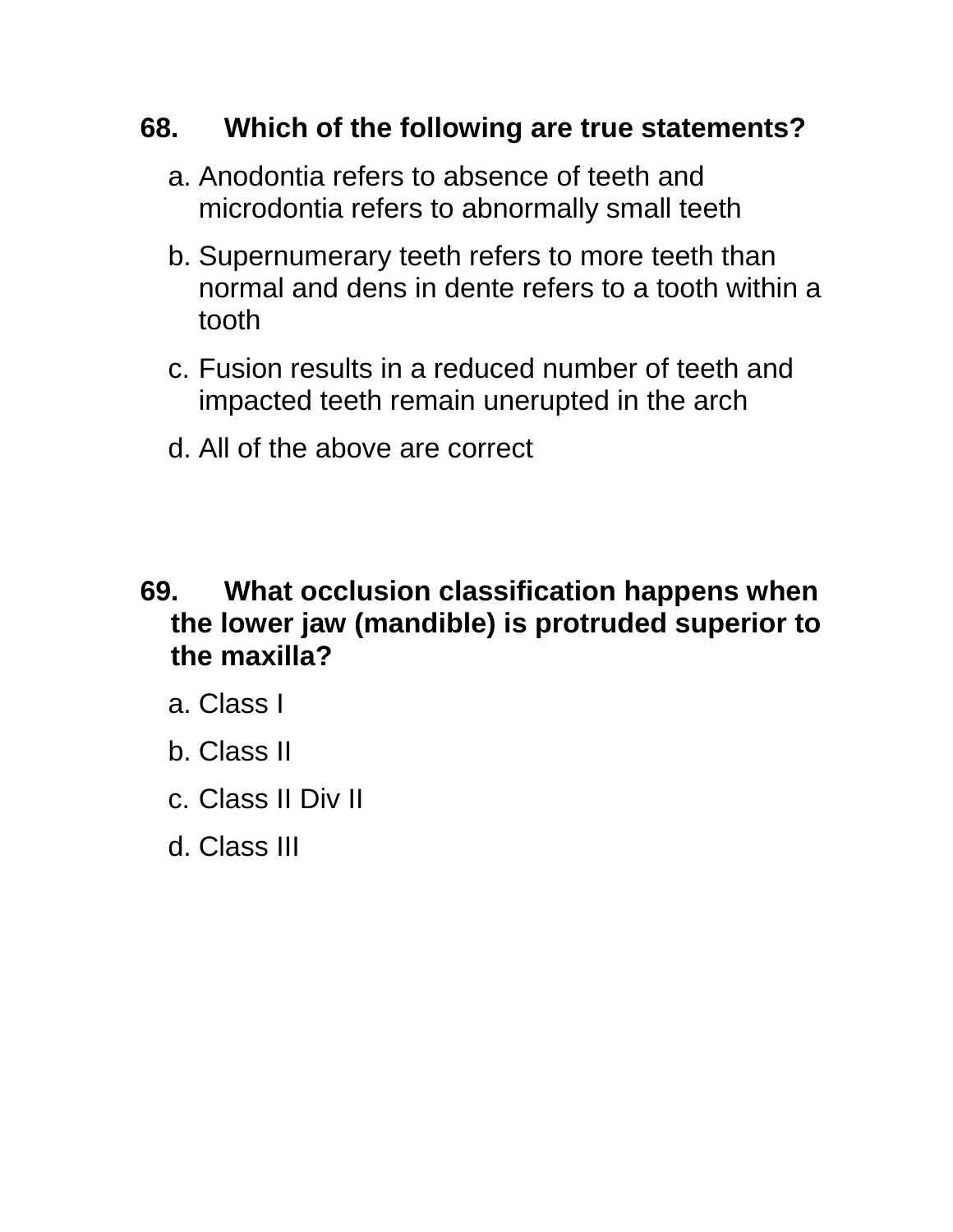# **70. If you have a HEP B patient in your chair, how would you sterilize the instruments after use?**

- a. Same as anyone else
- b. Sterilize once, then again
- c. Disinfect and then sterilize
- d. Wrapped in package and sent out with the sharps

# **71. When sterilizing instruments, what are the proper gloves that need to be worn?**

- a. Latex
- b. Non-latex if an allergy is present
- c. Overgloves
- d. Utility gloves

#### **72. What is the most important action that can be taken to prevent the transmission of microorganisms from one person to another?**

- a. Using a rubber dam
- b. Sterilizing properly
- c. Hand washing
- d. Dental assisting training